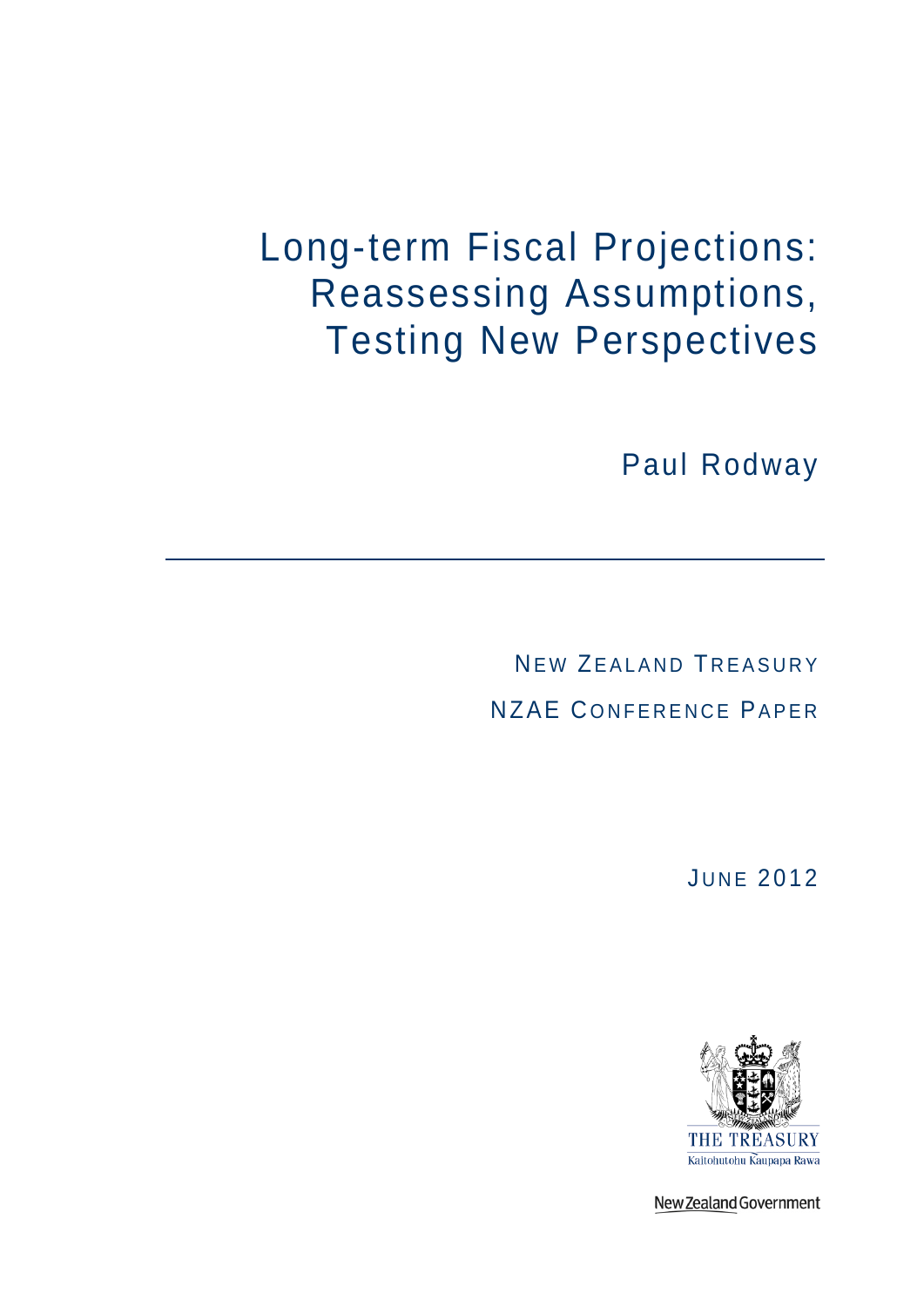| TITLE                   | Long-term Fiscal Projections: Reassessing Assumptions, Testing<br><b>New Perspectives</b>                                                                                                                                                                                                                                                                                                                                                                                                                                                    |                              |
|-------------------------|----------------------------------------------------------------------------------------------------------------------------------------------------------------------------------------------------------------------------------------------------------------------------------------------------------------------------------------------------------------------------------------------------------------------------------------------------------------------------------------------------------------------------------------------|------------------------------|
| MONTH/YEAR              | <b>June 2012</b>                                                                                                                                                                                                                                                                                                                                                                                                                                                                                                                             |                              |
| <b>AUTHOR</b>           | Paul Rodway<br>New Zealand Treasury<br>1 The Terrace<br>PO Box 3724<br>Wellington 6008<br>New Zealand                                                                                                                                                                                                                                                                                                                                                                                                                                        |                              |
|                         | Email                                                                                                                                                                                                                                                                                                                                                                                                                                                                                                                                        | Paul.rodway@treasury.govt.nz |
|                         | Telephone                                                                                                                                                                                                                                                                                                                                                                                                                                                                                                                                    | +64-4-917-6010               |
|                         | Fax                                                                                                                                                                                                                                                                                                                                                                                                                                                                                                                                          | $+64-4-$                     |
| <b>ACKNOWLEDGEMENTS</b> | The three papers in this set required the collaboration of the other<br>authors: Thanks to Matthew Bell, Amy Cruickshank and Bob<br>Buckle for their help.                                                                                                                                                                                                                                                                                                                                                                                   |                              |
| <b>NZ TREASURY</b>      | New Zealand Treasury<br>PO Box 3724<br>Wellington 6008<br><b>NEW ZEALAND</b>                                                                                                                                                                                                                                                                                                                                                                                                                                                                 |                              |
|                         | Email                                                                                                                                                                                                                                                                                                                                                                                                                                                                                                                                        | information@treasury.govt.nz |
|                         | Telephone                                                                                                                                                                                                                                                                                                                                                                                                                                                                                                                                    | 64-4-472 2733                |
|                         | Website                                                                                                                                                                                                                                                                                                                                                                                                                                                                                                                                      | www.treasury.govt.nz         |
| <b>DISCLAIMER</b>       | The views, opinions, findings, and conclusions or<br>recommendations expressed in this paper are strictly those of the<br>author(s). They do not necessarily reflect the views of the<br>New Zealand Treasury or the New Zealand Government. The<br>New Zealand Treasury and the New Zealand Government take no<br>responsibility for any errors or omissions in, or for the correctness<br>of, the information contained in these papers. The paper is<br>presented not as policy, but with a view to inform and stimulate<br>wider debate. |                              |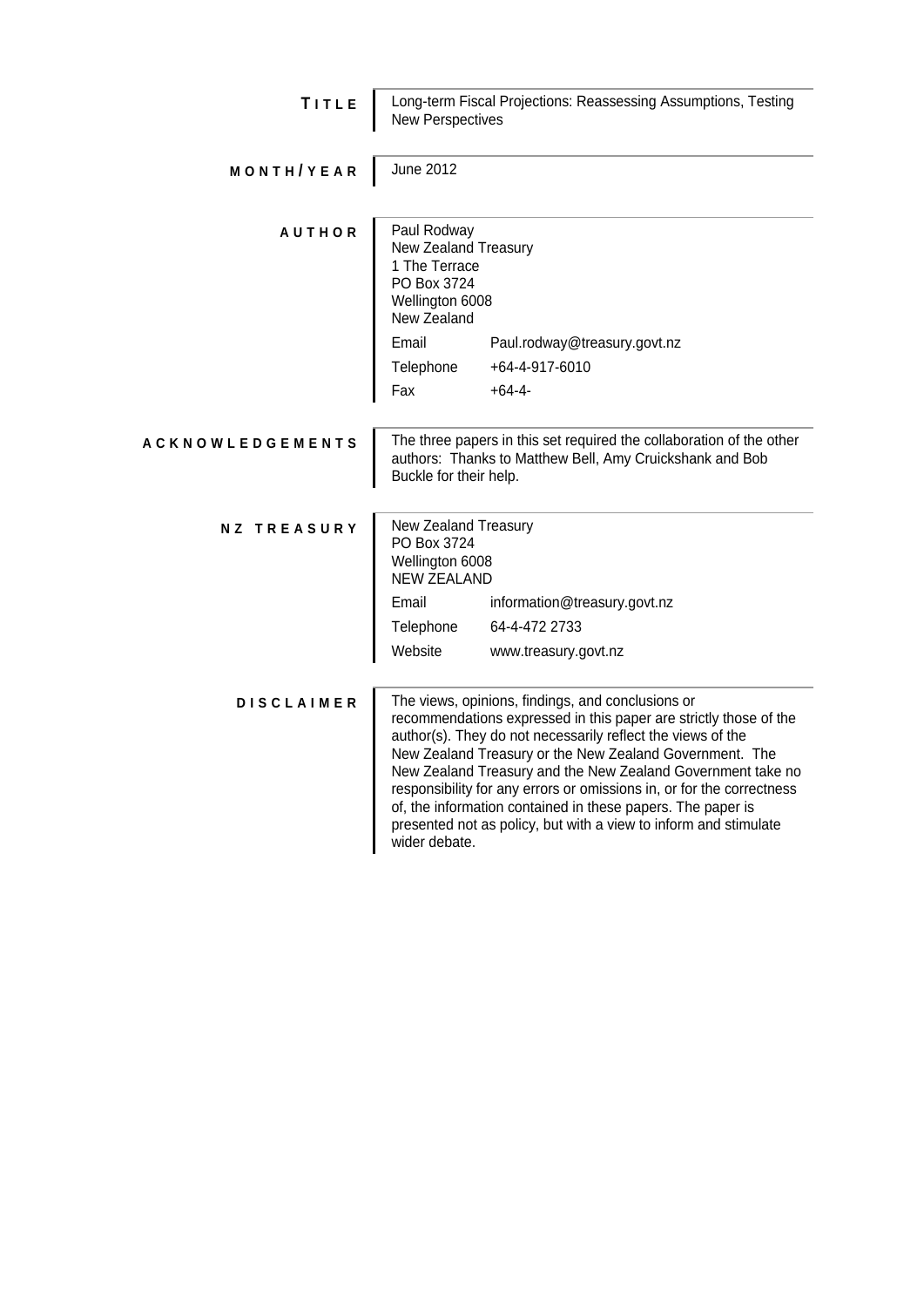## Abstract

Early in 2013, the New Zealand Treasury will publish the next long-term fiscal statement. The report will test fiscal sustainability over the next 40 years through a series of projections, capturing trends, risks and uncertainties flowing from population ageing and other drivers. It will also examine policy options to address sustainability, and their possible effects on living standards. The present paper lays out the modelling approach, the assumptions behind the projections, and the sensitivities around those assumptions. This is work under development and we are keen to test our approach and early results with a larger audience.

|                 | JEL CLASSIFICATION JEL classification codes:                                                   |
|-----------------|------------------------------------------------------------------------------------------------|
|                 | H00 - Public economics                                                                         |
|                 | H50 - National government expenditures and related<br>policies                                 |
|                 | J00 – Labour and demographic economics                                                         |
| <b>KEYWORDS</b> | Key words: Public economics; government expenditure;<br>labour economic; demographic economics |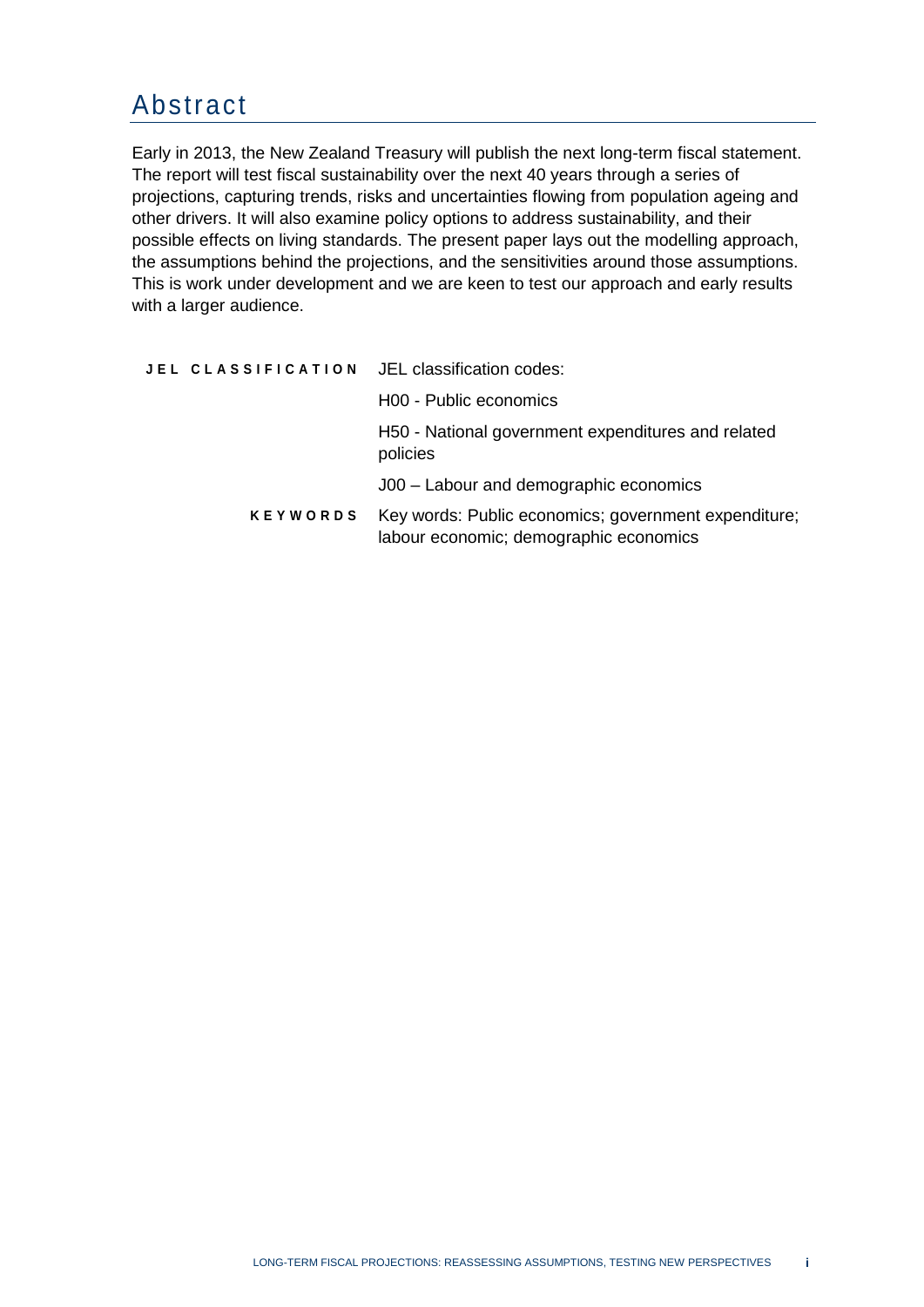## **Table of Contents**

| 1              |                                        |                                                              |    |  |
|----------------|----------------------------------------|--------------------------------------------------------------|----|--|
| $\overline{2}$ |                                        | Long-term Fiscal Model primer and approaches to projections2 |    |  |
| 3              |                                        |                                                              |    |  |
|                | 3.1<br>3.2<br>3.3<br>3.4<br>3.5<br>3.6 |                                                              |    |  |
| 4              |                                        |                                                              |    |  |
|                | 4.1<br>4.2<br>4.3<br>4.4<br>4.5<br>4.6 |                                                              |    |  |
| 5              |                                        |                                                              |    |  |
| 6              | 6.1<br>6.2<br>6.3<br>6.4<br>6.5<br>6.6 |                                                              |    |  |
| 7              |                                        |                                                              |    |  |
| 8              |                                        |                                                              |    |  |
|                |                                        |                                                              | 29 |  |
|                |                                        |                                                              | 31 |  |

## **List of Tables**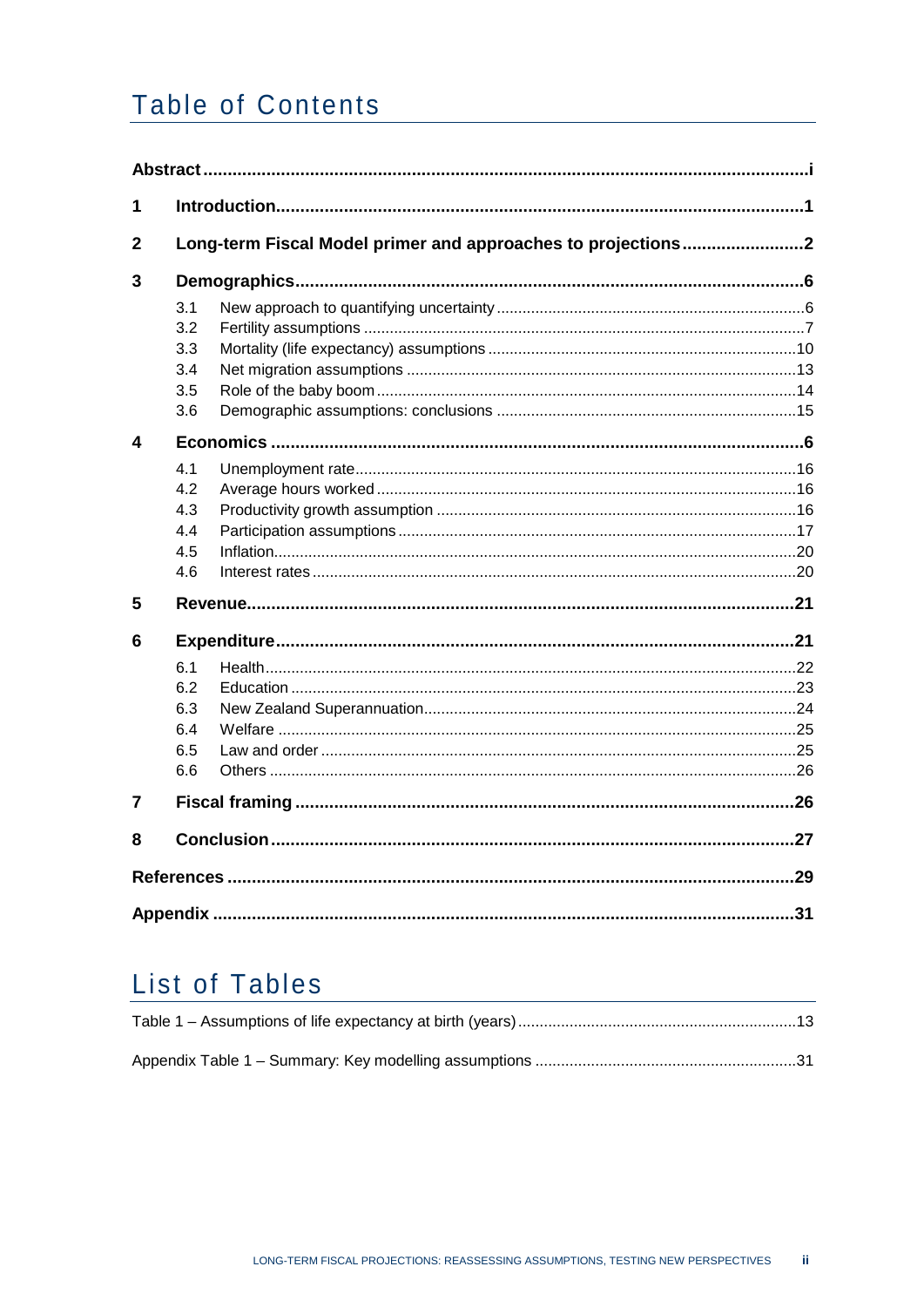## List of Figures

| Figure 7 – TFR interquartile spread broadly agrees with high and low assumptions to 204010 |  |
|--------------------------------------------------------------------------------------------|--|
|                                                                                            |  |
|                                                                                            |  |
|                                                                                            |  |
| Figure 11 – Labour productivity growth in history and long-term assumption 16              |  |
| Figure 12 - Grouped-labour force participation: HLFS (to 2012), NLFP (2006-61) 18          |  |
| Figure 13 – Cost weights for personal health spending, by age and sex (\$2010)23           |  |
| Figure 14 – Tertiary participation by domestic EFTS by age group and gender (averaged over |  |
|                                                                                            |  |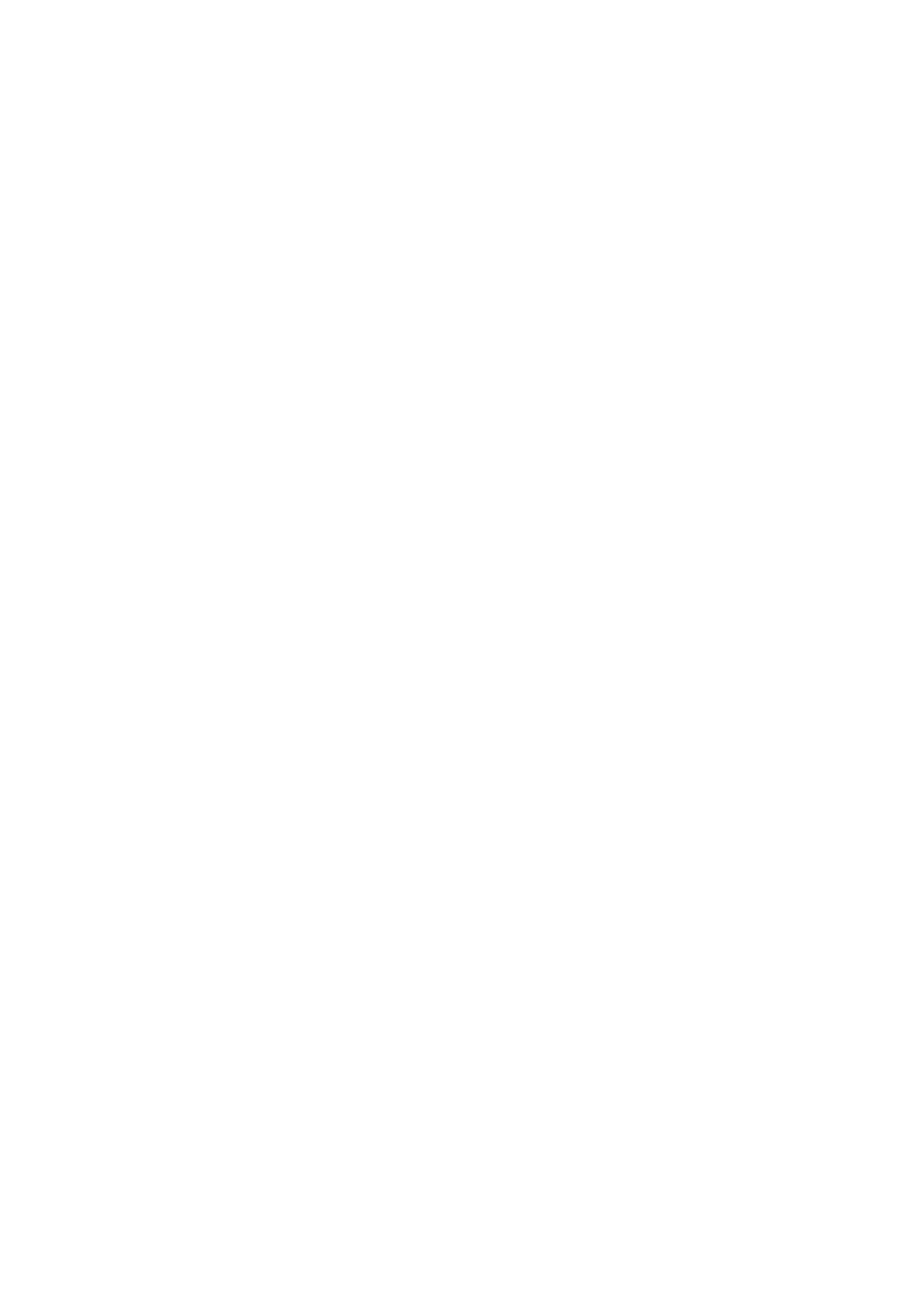# Long-term Fiscal Projections: Reassessing Assumptions, Testing New Perspectives

### 1 Introduction

"*The goal of forecasting is not to predict the future but to tell you what you need to know to take meaningful action in the present."* - Paul Saffo

*"I don't try to describe the future. I try to prevent it."* - [Ray Bradbury](http://www.brainyquote.com/quotes/quotes/r/raybradbur124755.html)

For the past 15 years or so, many countries around the world have examined the implications of current spending and revenue programmes (pensions, health, education, personal and corporate taxes, and so on) on the future fiscal position, given the expected demographic changes, likely trends for economic growth, and other drivers. The outcomes of these projections show the potential future effects of policy choices made by governments of the past and present. To change the possible longer-term fiscal position will require current and future governments to make policy choices.

In New Zealand, the Treasury has produced long-term fiscal projections from the mid-1990s for one purpose or another. The Treasury has published "official" statements of the possible future fiscal position twice before, in 2006 and 2009, as required by the Public Finance Act (under the 2004 amendment). The 2006 statement attracted relatively little attention. The second, incorporating the effects of a domestic recession and the 2008 global financial crisis, and resulting in a more dire picture, produced a wider debate about what choices could be made to prevent the projected debt position (New Zealand Treasury, 2006, 2009).

Picking up lessons from the first two statements, and from the 2010 Tax Working Group process, the Treasury has embarked on a wider and more open public process to prepare the next statement this time. We have commissioned external experts to provide research on various policy settings and choices that could be made. Some are considering what could be learned from the past, both from programmes and policy-making processes that have had long-lasting results. Other important topics include fiscal sustainability, and approaches to intergenerational equity.

In addition to externally commissioned research, the Treasury has set up an expert panel to challenge our work and provide suggestions to improve our analysis. The panel will be chaired by Professor Bob Buckle from Victoria University of Wellington. A summary of the panel's deliberations will be made public after each of the four sessions between August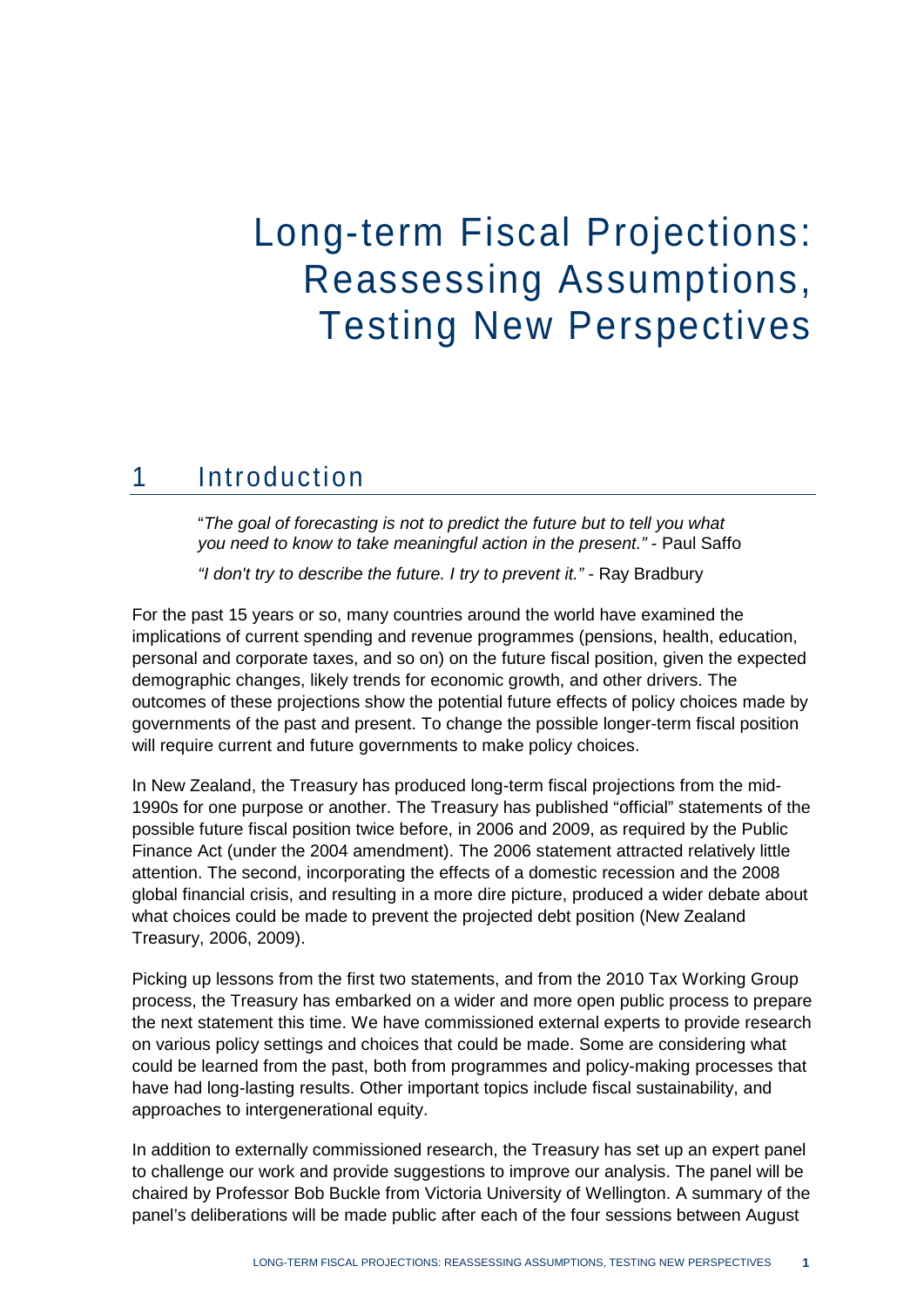and November. This will be followed in early December by a public conference hosted jointly by the Treasury and Victoria University Chair of Public Finance. The conference will incorporate our work and that of the external experts. Publication of the next Longterm Fiscal Statement will follow in March 2013.

We have prepared a series of papers covering our early thinking and results for the 2012 NZAE Conference (including Bell, 2012; Buckle and Cruickshank, 2012). We a hope this work elicits a good discussion during the conference.

Part of our work is this paper, which re-assesses our modelling process and assumptions. The appendix contains a summary of our base assumptions along with alternatives to test the affects of changes to our assumptions in future work.

The paper is structured as follows. Section 2 explains at a high level what our model does and doesn't do, dual ways of presenting projections, and how we will reflect uncertainty. Section 3 discusses the base demographic projection assumptions. This is followed by Section 4 explaining the choices behind the economic assumptions. Section 5 examines how base tax assumptions were arrived at, while Section 6 lays out the assumptions behind our base spending projections for New Zealand Superannuation, welfare benefits, health and long-term care, education, and the rest. Section 7 deals with assumptions needed to frame fiscal sustainability such as the long-term debt ratio and how long to use current policy forecasts before moving to trend projections more based on historical averages. Section 8 concludes.

The thinking in this paper draws on the paper on fiscal sustainability (Buckle and Cruickshank, 2012) and is incorporated in the paper on our preliminary economic and fiscal projections (Bell, 2012).

### 2 Long-term Fiscal Model primer and approaches to projections

This section takes a high-level look at how the Treasury's spreadsheet-based Long-term Fiscal Model (LTFM) produces projections. Before embarking on that, we need to explain the language we use to describe two different approaches to looking at the future.

The term "forecast" is a best shot at predicting the result of the key interactions of the economy to produce a forecast of the business cycle over the near-term future. For example, a surge in exports lifts the demand for workers, driving down unemployment, and eventually wages and inflation rise, producing a monetary policy response to slow economic growth. We use the New Zealand Treasury Model (NZTM), a macro econometric model, with estimated coefficients to capture such behavioural linkages between variables, to do the Budget Update macro forecasts (going out five years).

A "projection," in contrast, involves relatively few interactions, few drivers, and relatively few assumptions; it is more likely to follow smooth trends rather than the ebbs and flows of the business cycle. It can be used to show the effects of a change and answer a question: "What if this assumption was higher or lower?" It is not an attempt to forecast the future in the way described above. It is a much more mechanical exercise. One view of the success of a projection is that it provokes a discussion leading to changes that avoids the projected outcome.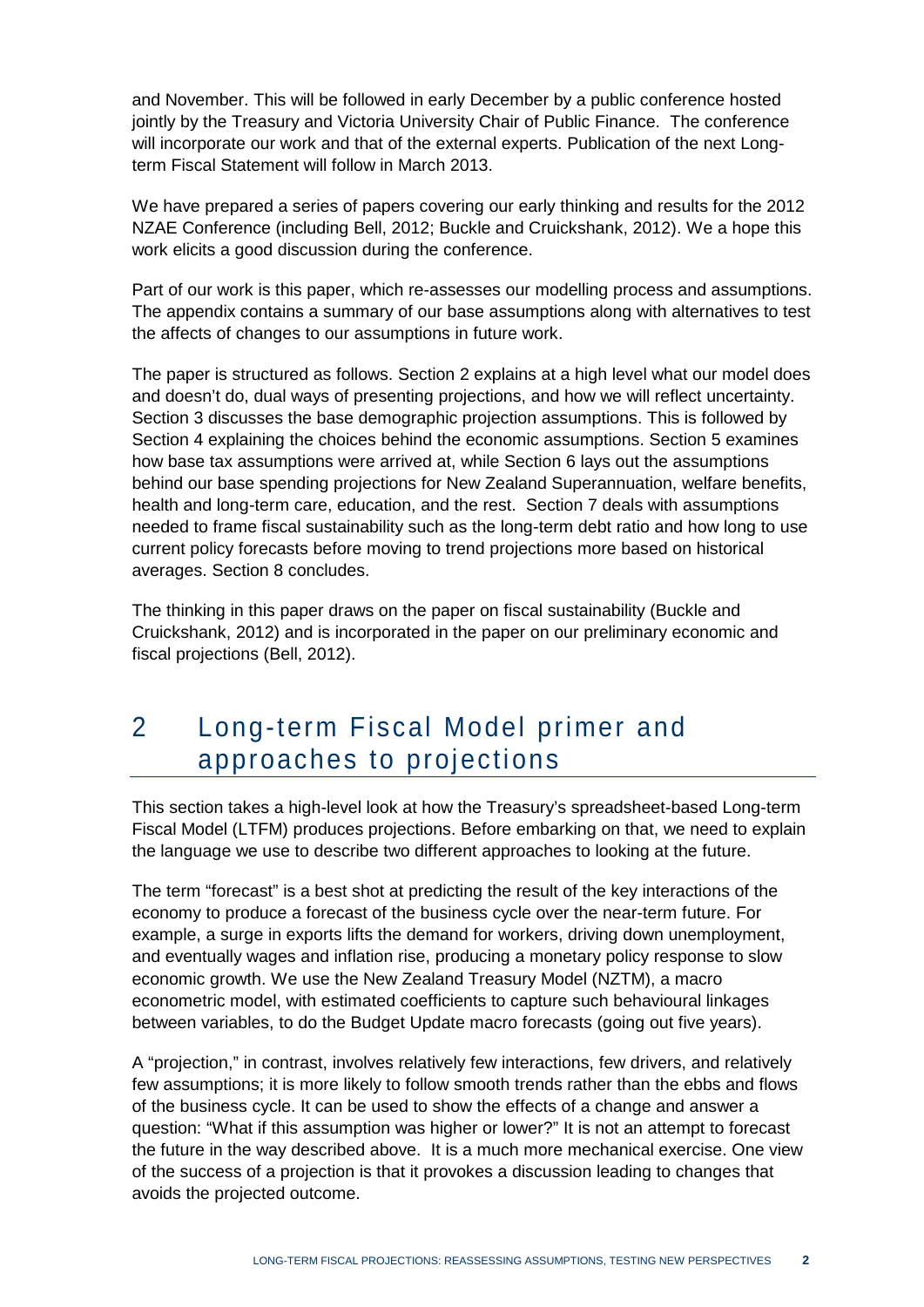#### **2.1.1 How the Long-term Fiscal Model works**

The LTFM was developed in the mid-1990s to examine possible longer-term effects of current fiscal policy settings. Today, the general idea is still the same: take the mediumterm economic and fiscal forecasts from the NZTM as a starting point and then grow out these economic projections for several decades beyond that. Couple this with fiscal projections, using the last year of the fiscal forecasts as the launch point for projections of taxes, spending on government services, transfers, and changes to assets and liabilities.

The long-term fiscal team is weighing up the pros and cons of at which point it is best to switch from the forecasting methodology to projections: One approach is to go directly from history to projections, another to go to projections after the next expected election, and a third to wait the traditional five years before moving to projections. This discussion will be taken up in Section 7.

The model therefore uses a high-level macro background to project the government's financial accounts - financial performance (flows of revenue, spending including on the costs of servicing the existing debt and on government investment, for the core crown and wider total crown), and the financial position (the balance sheet, assets and liabilities, including various measures of debt).

In more detail, the macroeconomic forecasts (GDP, employment, interest and exchange rates, government spending and revenue) are produced by NZTM. The macro modellers put in a set of assumptions describing the long-term trend behaviour of the NZ economy. The model then produces a quarterly track that describes a path from the end of actual outturns until it reaches the medium-term trend. The expenditure forecasts use estimates made by spending departments for the first year, based on budget tax and expenditure decisions, with total spending extended out by the operating allowances (unallocated new programme spending or tax changes) in the following years. Revenue forecasts are derived from the macroeconomic forecasts and some micro data from the Inland Revenue Department.

The economic projections (post-forecast) use a population projection and participation rate assumptions to project the labour force (of those employed or unemployed and actively seeking work). The labour force projection is then combined with assumptions about average hours worked and the growth of average output per hour worked to arrive at a projection of real GDP. This is coupled with an assumption about inflation to produce a projection of nominal GDP. If the gap between the forecast of real GDP growth and potential or trend growth has not closed by the end of the forecast period, the first few years of the projection period are used to close the gap.

Projections for taxes on wages (source deductions) allow fiscal drag to operate for about five years into the projection period. After that, this tax grows with nominal GDP. Corporate tax grows with GDP generally from the first projection year (although growth could be held back for a year or two if businesses are still working through accessible losses). All other taxes (GST, excises and so on) grow with GDP in the projection period.

Government spending on services ("G" in the standard macro identity) is grown using costs by population (weighted by age and gender for the major health groupings) or just age (education) or just GDP (for many of the other functional spending areas), estimates of wage growth, public sector productivity growth, and inflation.

As for the transfers, spending on New Zealand Superannuation is grown by the projected growth of the average wage net of taxation and the numbers of people 65 years and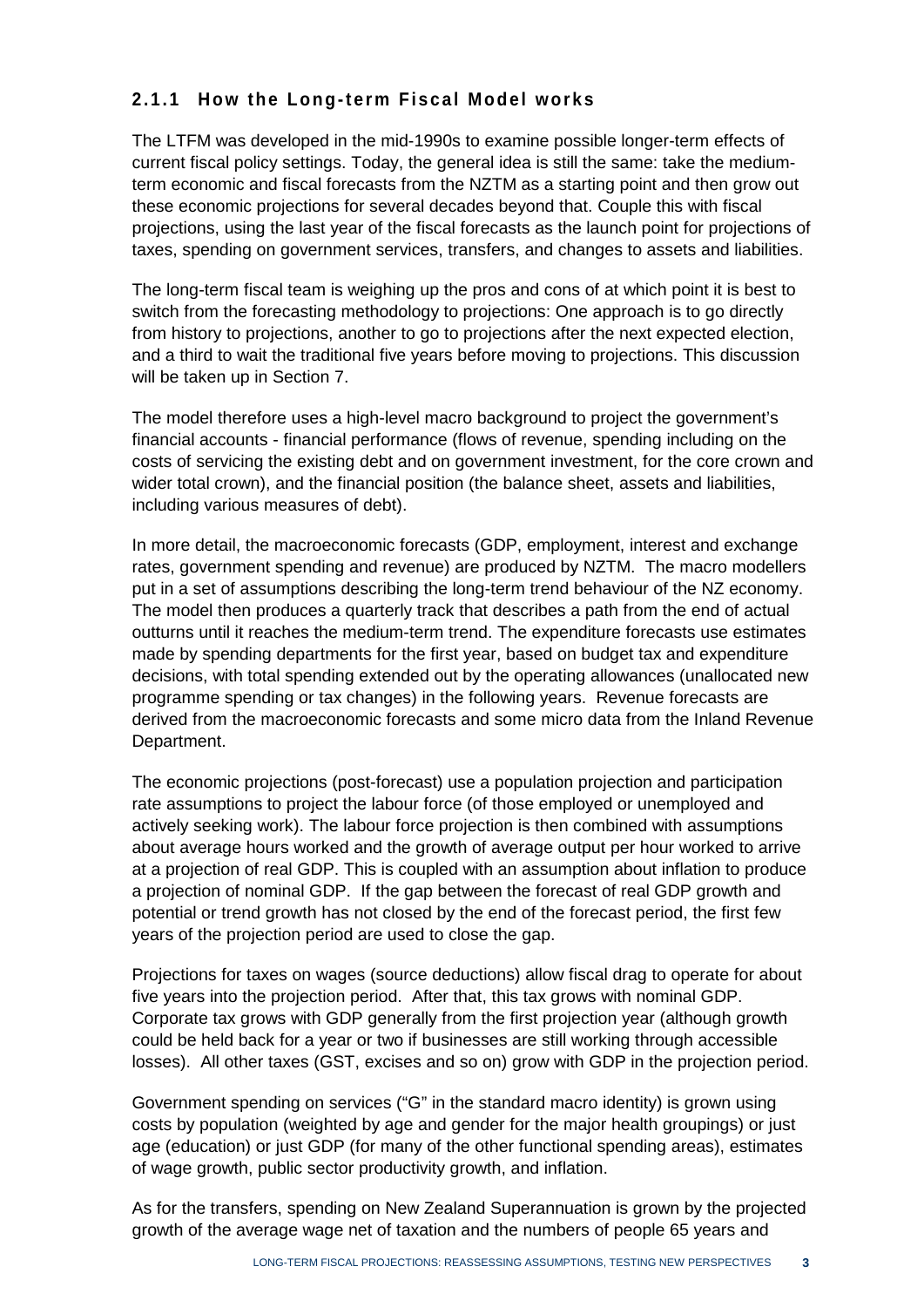older. The main social welfare transfers are grown by CPI inflation and the proportions of five-year age groups receiving each of the benefits (these remain fixed through the projection period). We assume that supplementary benefits are grown from the end of the forecast base by inflation and numbers of people 15 years and older.

Revenue and spending (on goods and services and on transfers) produce estimates of projected primary balances. In the first projection year, the balance reduces the previous year's debt (if it's a surplus) and the finance cost of the resulting debt is added to current spending. The balance for that year is then added to the previous year's debt, producing a projection for the debt path.

The new spending on capital is allocated to property, plant and equipment and then the stock is projected out using the growth of nominal GDP.

In summary, projections from the LTFM are not based on econometric modelling. Rather, they use plausible growth drivers, often drawing on current policy parameters or calibrations from history.

#### **2.1.2 Two ways of presenting LTFM projections**

For most of the period from the early 1990s to 2008, successive governments made adjustments to their initial budgetary decisions in the light of potential longer-term trends towards maintaining prudent debt levels, as formalised in the Fiscal Responsibility Act 1994 (and subsumed into the Public Finance Act in 2004). The result was that the ratio of debt to GDP fell through this period. So for nearly two decades, spending was generally constrained by governments keeping the debt ratio to "prudent" levels over the long term. What was "prudent" was announced in advance by successive governments.



<span id="page-9-0"></span>*Figure 1 – Core Crown net debt (% of GDP)*

Source: The Treasury. Note this is IFRS-GAAP-consistent only from 1997 onwards.

**.** 

In the first two reports on the long-term fiscal situation, growing fiscal pressures eventually produced a series of primary $^{1}$  $^{1}$  $^{1}$  deficits (it took several years in the 2006 report,

<span id="page-9-1"></span><sup>1</sup> A primary balance (surplus or deficit) is the government's fiscal balance (revenue less spending) excluding payments to finance debt and excluding interest income from financial assets.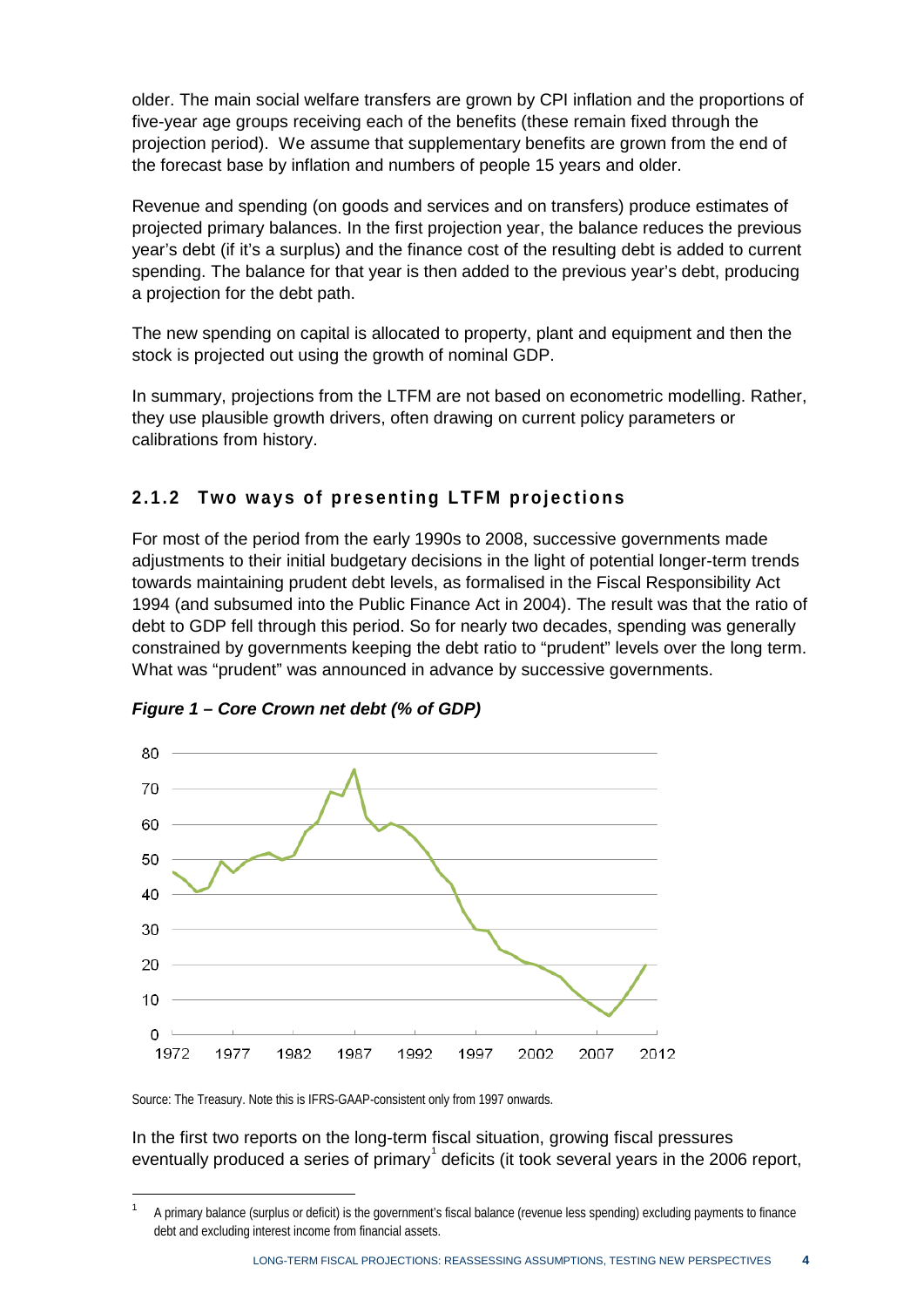but happened immediately in 2009). These deficits fed into growing spending compounded by spending to finance the growing debt. So while this was the debt ratio picture in the two statements (reaching 106% of GDP in 2050 for the 2006 report and an eye-watering 223% for the 2009 report), long strings of deficits don't reflect the behaviour of governments between 1994 and 2008.

Allowing debt to grow with no corrective policy reaction assumes that future governments will abandon past "prudent" behaviour. As an alternative, we assume that future governments will manage their budget decisions so that net debt is maintained in the long run at around 20% of GDP. To incorporate this in the modelling, we maintain the demographic and economic assumptions and the current fiscal settings, and set the model to back-solve for the change in the primary balance needed to reach and then maintain the debt limit. Bell (2012) shows that this requires a rise in tax and/or a reduction in spending amounting to 4%-5% of GDP in 2060.

So we have two ways of presenting the likely fiscal challenge future governments might face. In the past, we, and nearly every other country, have concentrated on the debt ratio as an indicator of the sustainability of current fiscal settings. We are calling this presentation the "cost pressures" scenario. This is very sensitive to the starting position. As noted above, New Zealand went from a projection of the 2050 (net) debt ratio of over 100% of GDP in the 2006 statement to over 220% three years later. What had changed? There were some spending policy changes and tax cuts, but the main change was the contracting economy in 2008 and the need to support people through the worst of the recession. In 2009, commentators tended to concentrate on the projected level of debt at the end of the projection, rather than on policy choices needed earlier on to stabilise the debt ratio and ease back on financing costs.

For the 2013 statement, we have decided to shift the emphasis towards changes in the primary balance needed to control net debt as a share of GDP. The presentation using the debt anchor is called the "debt constrained" scenario. The focus is then more directly on a stream of decisions around spending and taxation and these seem more real and amenable to change than frighteningly large piles of debt, although they are in fact duals of each other.



<span id="page-10-0"></span>*Figure 2* – *A change in emphasis from stocks to flows (% of GDP)*

Source: The Treasury (indicative)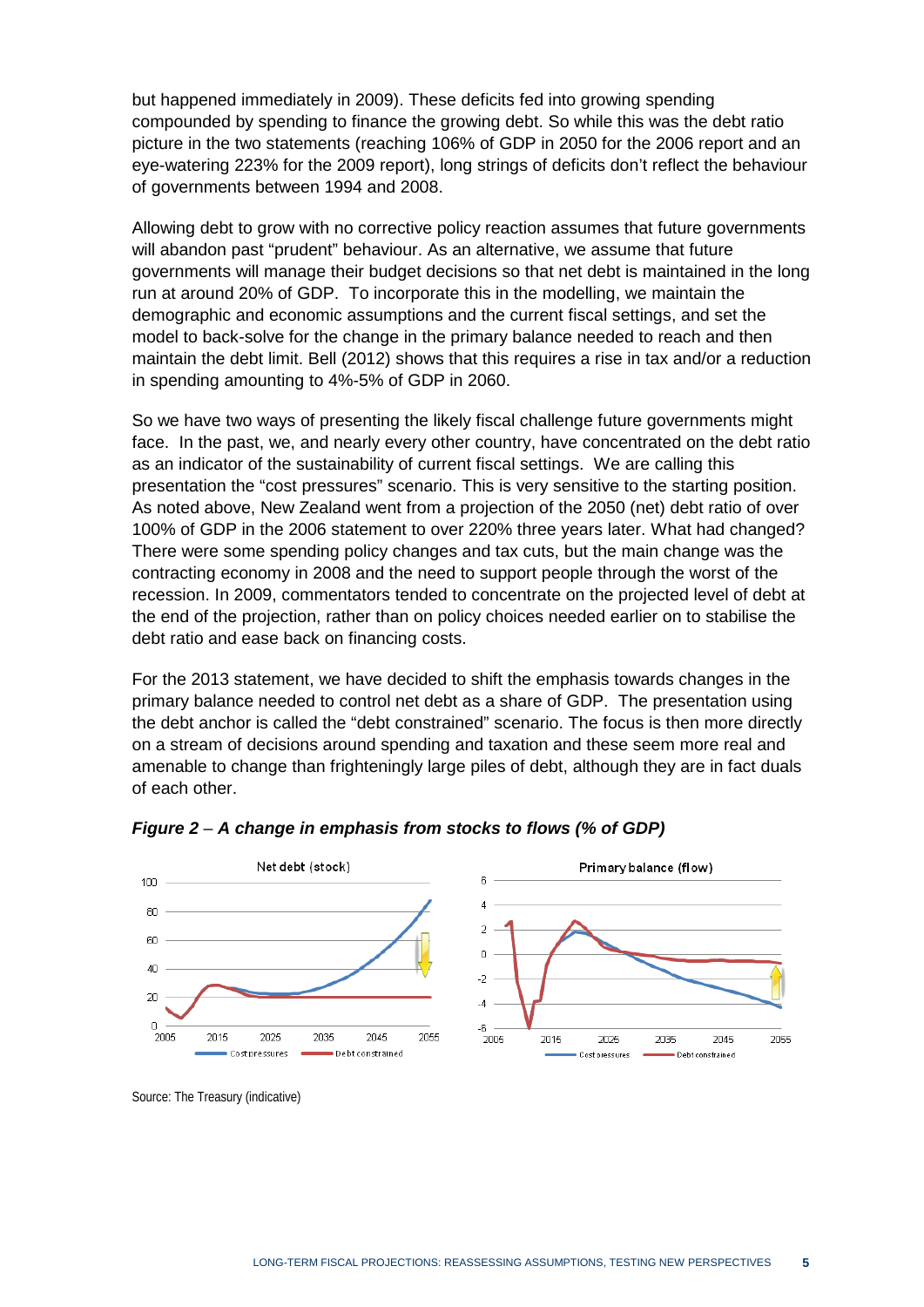## 3 Demographics

We now turn to the assumptions we are making for this preliminary round of population projections. The population projections and labour force projections to be published by Statistics New Zealand in July and August 2012 will be different from those issued in the past. Until these are available, we are basing our discussion on Series 5 (2009-base), the mid-range projection released by Statistics New Zealand in October 2009.

### 3.1 New approach to quantifying uncertainty

The new 2012 projections will have a greater emphasis on quantifying the uncertainty. For the main demographic statistics, SNZ will produce percentiles (eg5<sup>th</sup>, 10<sup>th</sup>, 25<sup>th</sup>, 50<sup>th</sup>,  $75<sup>th</sup>$ ,  $90<sup>th</sup>$  and  $95<sup>th</sup>$ ) to give an indication of uncertainty. These uncertainty fans will come from 1,000 stochastic scenarios, say, based on sampled values of distributions of the major input assumptions derived from historical observed spreads. The 50th percentile (or median), for example, is an indication of where the actual value has a 50% chance of being higher than the projected value, and a 50% chance of being below the actual value . The background to this approach is contained in Dunstan (2011), building on his earlier work and that of Creedy and Scobie (2002), Leonova and McLellan (2005), and Wilson (2005).

In the 2009-base releases, and earlier, SNZ illustrated demographic uncertainty by producing, for example, eight other "official" deterministic projections made up from different combinations high, medium and low assumptions for fertility, mortality and (net) migration.

Below is an illustration of uncertainty around the mid-range projection of the ratio of people aged 65 and older to those between 15 and 64 (using Series 5 from 2009). This shows the 50<sup>th</sup> percentile value of this ratio is 42 in 2060 with the interquartile range (25<sup>th</sup>) to 75<sup>th</sup> percentile) of 37.6-47.2. So half the stochastic projections had values for this ratio between these two values and half were outside this band. Of the official deterministic alternatives, Series 3 and 7 (with high and low mortality assumptions) track the interquartile range until 2060 or so, but fall well within this range over the longer term. We will have to decide whether this technique is helpful in conveving demographic uncertainty to our stakeholders.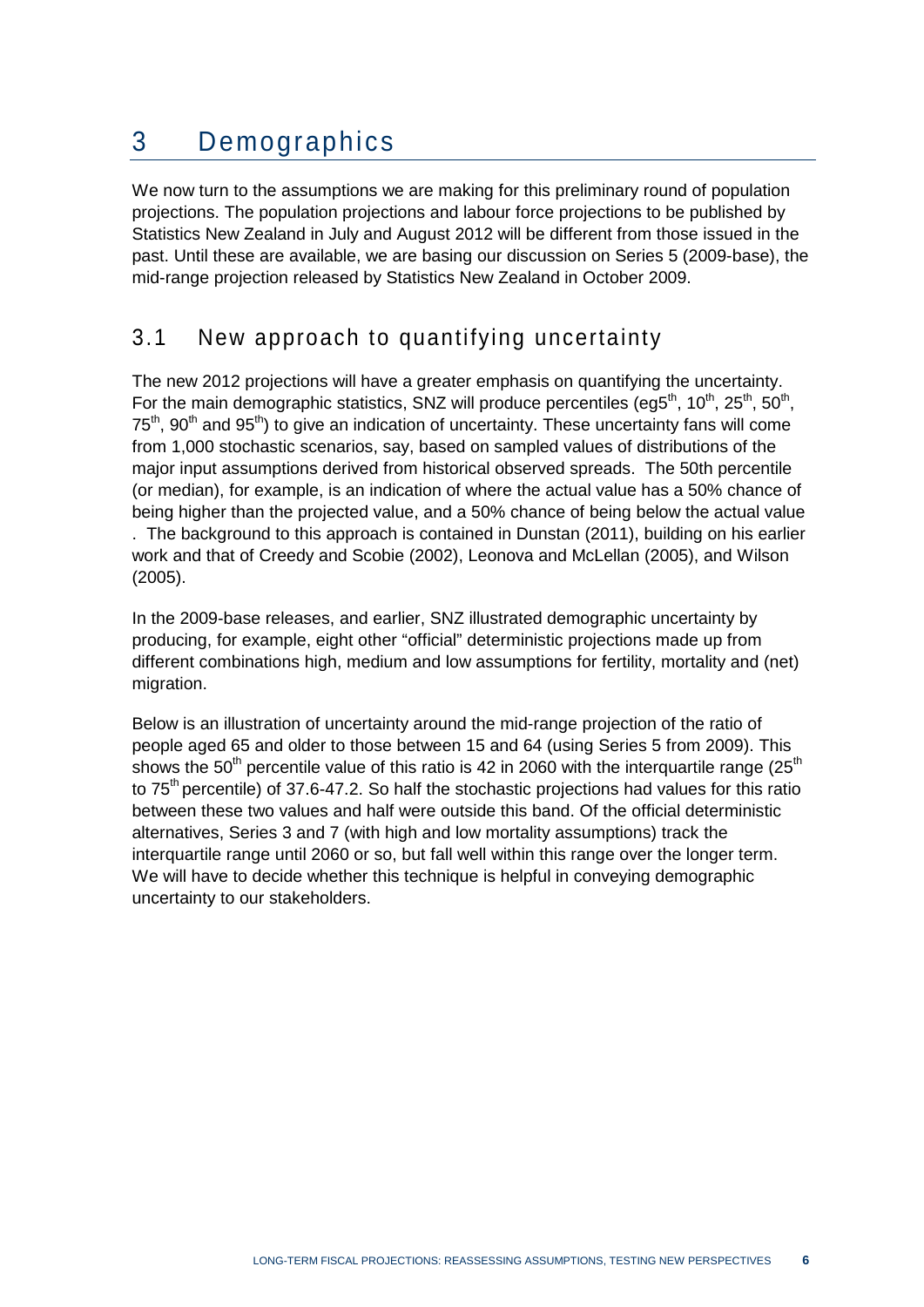

#### <span id="page-12-0"></span>*Figure 3 – Projected 65+ dependency ratio probability distribution*

Source: Experimental stochastic population projections, Statistics New Zealand Working Paper (Dunstan, 2011)

In reviewing our population projections, it is important to be comfortable with the assumptions that determine the mid-range projection. This comfort could come from reviewing historic trends, the social and economic pressures that may be changing those trends and looking at what is happening in comparable countries.

Then, because we live in an uncertain world, we should not rely on a single projection as our only guide to future trends. Before the arrival of stochastic projections, we used the official alternative projections for conveying uncertainty. Because we are trying to illustrate the risks to the fiscal position, deciding which alternative projections to use depends on the relative costs of an under-projection and an over-projection. To warn about where growth of public spending, for example, on health and New Zealand Superannuation might go (both areas are strongly affected by ageing), at present we could pick an alternative that has higher gains in life expectancy.

#### 3.2 Fertility assumptions

One of the drivers of population ageing is a secular decline in average family size. The crude birth rate is the number of births per 1,000 people. Apart from a few wobbles now and then, the birth rate has generally fallen from around 40 births per 1,000 people 150 years ago to 15 per 1,000 now (put another way, from families averaging five to six children to families with two children). One of the largest of these wobbles was the rise in the birth rate after the Depression through to the late 1960s (the baby boom). Statistics New Zealand dates the baby boom from 1946 to 1965, although the birth rate was climbing from the mid-1930s and remained high until the 1970s.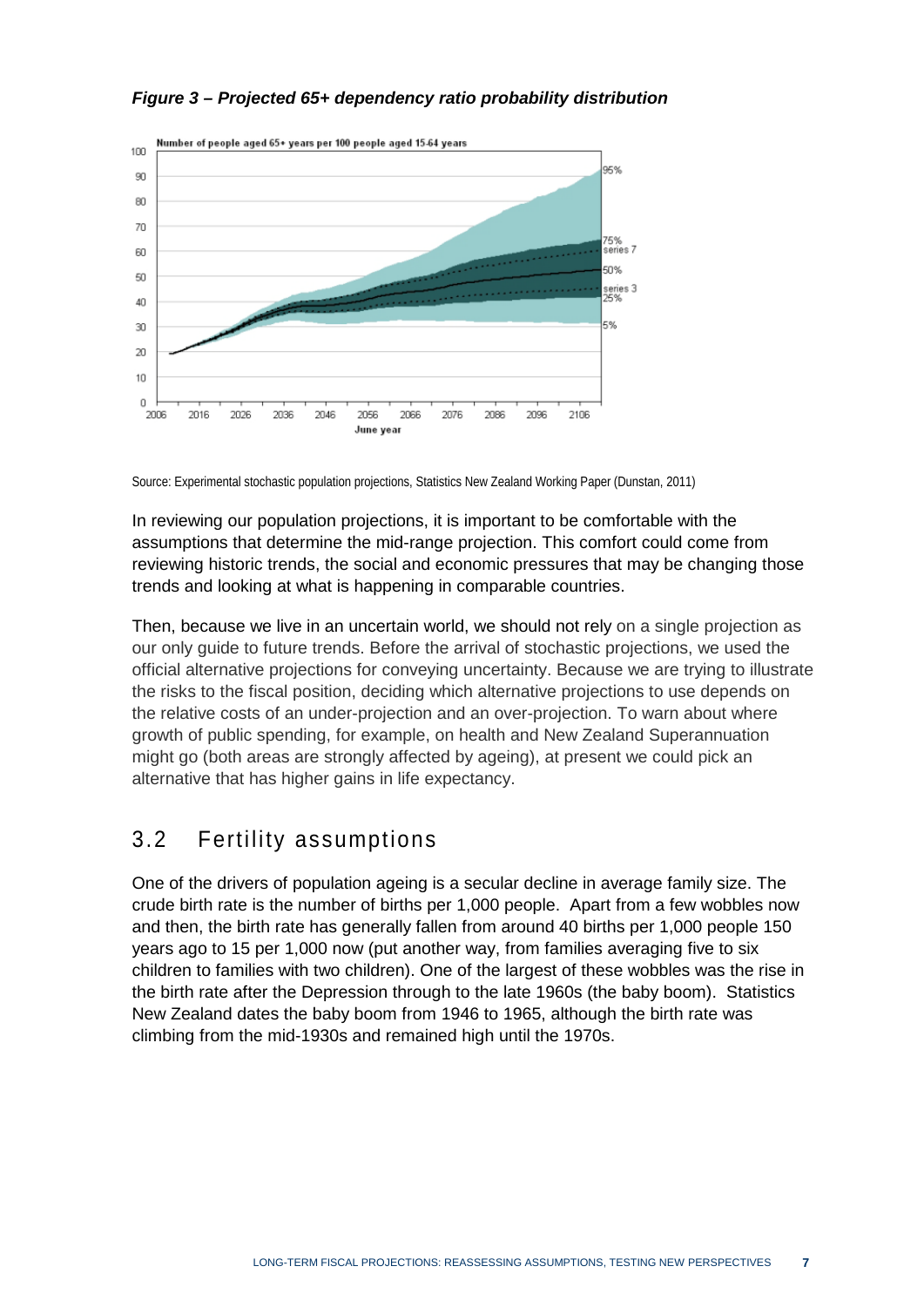#### <span id="page-13-0"></span>*Figure 4 – Birth rates have been generally falling through time*



Source: Statistics New Zealand

1

Another measure of fertility is the sum of the age-specific fertility rates for females between 12 and 49 in a particular year. This summary measure is the "total fertility rate" (period measure for that year) and can be interpreted as the average number of live births that a woman would have during her life if she experienced the same age-specific fertility rates from that point onwards. It is a measure used by SNZ in making fertility assumptions in its projections.

SNZ assumes that we will not see another large baby boom in the future, because social and economic conditions have changed from those prevailing in the two decades after the Second World War. Contraception is more reliable, women are participating more in tertiary education, and in the labour market, and are having their children later in life than they did a decade or two ago. All these factors have led to a lower fertility rate. At this stage, it is not clear that the higher fertility rates of Māori and Pasifika groups are converging towards Pākehā rates. From 2002 to 2009, Māori births were a growing percentage of the total and the average age for Māori childbirth could be rising.

SNZ's medium assumption is that the fertility rate will gradually settle back a little from where we are now (at around the replacement rate of 2.1 babies per woman) and then stay at the long-term assumption rate of 1.9 from 2026 onwards. This assumption is based on an analysis of the NZ period and cohort fertility rates, rates of childlessness, and ethnic fertility patterns, as well as international comparisons. It also is close to the fertility rates we have seen since 1977 (1.9-2.2). The New Zealand fertility rate and the long-term assumption are both near the top of the OECD in 2010.

<span id="page-13-1"></span><sup>2</sup> In 2006, fertility rate for the total population was 2.05 babies per woman (2.14 in 2009). For Māori, it was 2.7 (2.8 in 2009); Pasifika, 2.95; Asian, 1.52 and European, 1.92. A rising average age for Māori births could indicate greater participation in the labour market or tertiary education and could indicate a fall in the fertility rate and birth numbers (Te Puni Kōkori, 2011).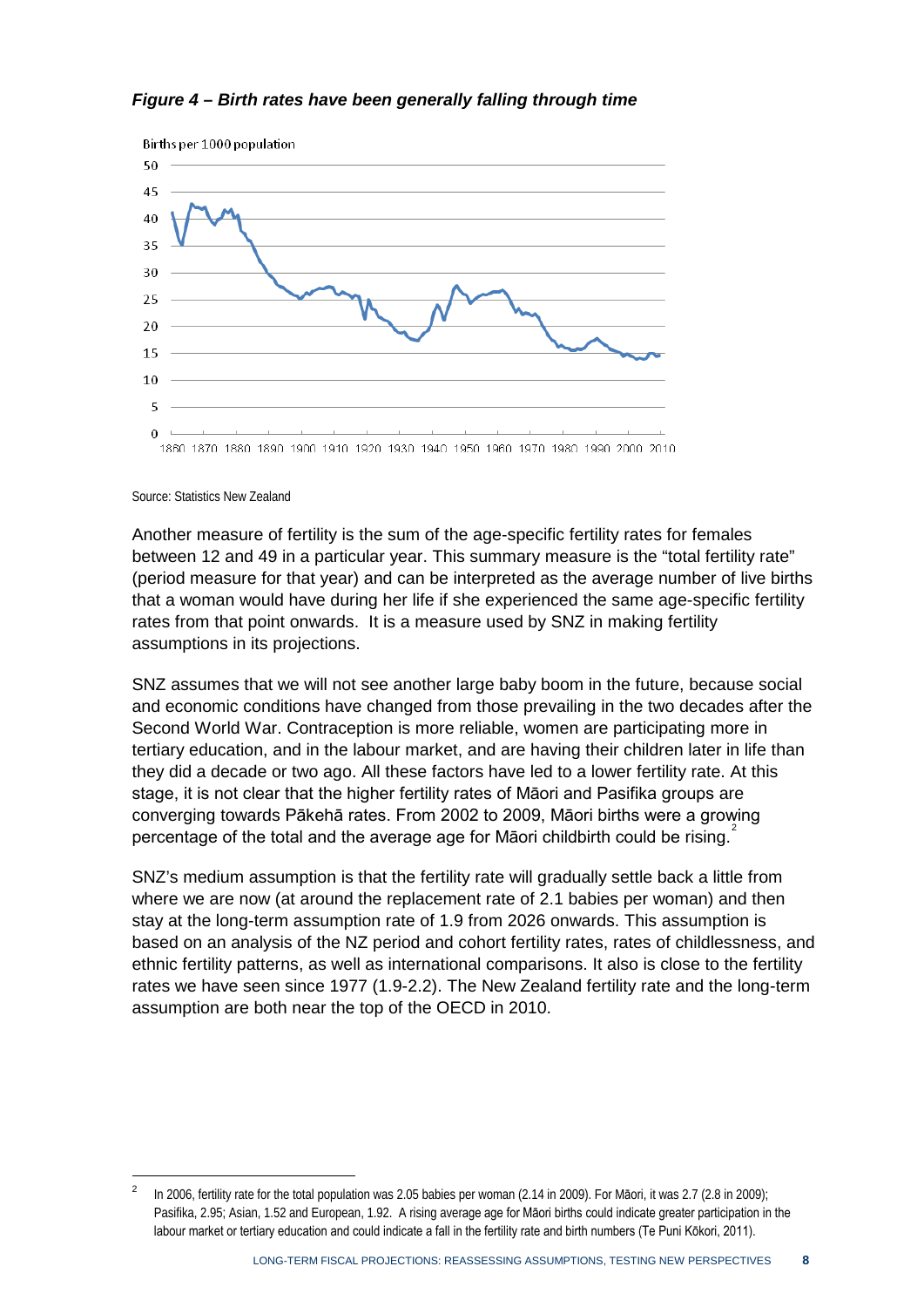

<span id="page-14-0"></span>*Figure 5 – TFR for selected OECD countries (1970, 1995, 2010)*

Source: OECD (2011), OECD Family Database

The long-term rate of 1.9 babies per woman has been our assumption since the 2009 statement. At this point, it seems a plausible "middle" assumption. Upside risk occurs if non-European groups do not converge as fast as it is assumed in the background (but this has some advantages for the fiscal position). Downside risk occurs if Māori and Pasifika converge quickly to European and Asian fertility rates.<sup>[3](#page-14-2)</sup> This would have the opposite effects on public spending.



<span id="page-14-1"></span>*Figure 6 – New Zealand's total fertility rate, 1920-2060*

Source: Statistics New Zealand

1

Dunstan (2011) shows that the high (2.1) and low (1.7) long-term assumptions for fertility produce projections of total fertility that roughly agree (up to 2060) with the 25 and 75 percentiles of stochastic projections. This uses random sampling from a normal distribution with a standard deviation derived from the history of fertility between 1977 and 2009 and shifted so that the 1.9 fertility case is at the 50 percentile. Encompassing

<span id="page-14-2"></span><sup>3</sup> Although there are many more factors that could affect future fertility rates other than ethnic composition. Moreover, convergence of ethnic fertility patterns is not a necessary requirement for the 'mid-range assumption.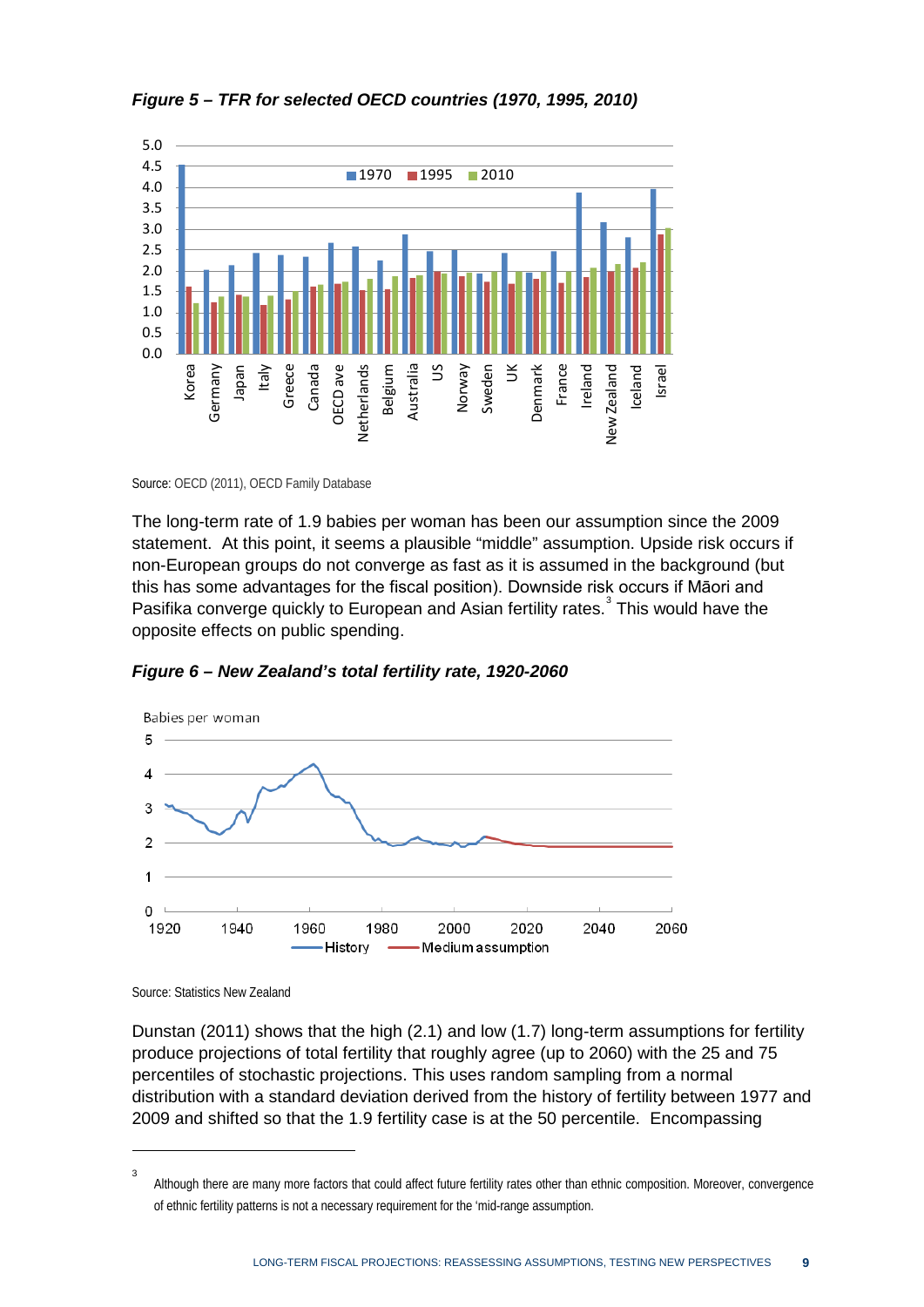almost half of the fertility outcomes is probably a broad enough spread to illustrate uncertainty.

<span id="page-15-0"></span>



Source: Experimental stochastic population projections, Statistics New Zealand Working Paper (Dunstan, 2011)

#### 3.3 Mortality (life expectancy) assumptions

Life expectancy is an area we should test carefully in setting assumptions for our longterm fiscal projections. Life expectancy assumptions have generally been progressively lifted internationally as recorded increases have been sustained.

Another tendency is to slow down gains in life expectancy when looking ahead.<sup>[4](#page-15-1)</sup>

Recently, the IMF (2012) warned that governments and managers of private funds are likely to be underestimating the life expectancy of ageing populations, a risk that could further threaten their fiscal positions and increase risks to financial and fiscal stability. The IMF analysis showed that if individuals lived three years longer than expected, which was in line with under-estimations in the past, the already large costs of ageing to governments could increase by another 50%. Longevity risk affects financial stability by threatening fiscal sustainability and weakening private sector balance sheets, adding to existing vulnerabilities in the current environment.

**.** 

<span id="page-15-1"></span>Oeppen and Vaupel (2002) found a linear relationship through time for the growth in record life expectancy around the world. Despite this pattern, demographers continued to announce limits to life expectancy which would be surpassed within a few years. US demographer Tuljapurkar (2005a, b) has analysed the burden of disease and potential health innovations from nanotechnology and believes that average life expectancy in the US in 2050 could reach 100 years.

<span id="page-15-2"></span><sup>&</sup>lt;sup>5</sup> These messages have been repeated in June 2012 by the Financial Services Council: they say medium life expectancy assumptions are too low and that taxes will need to go up to cover NZS costs.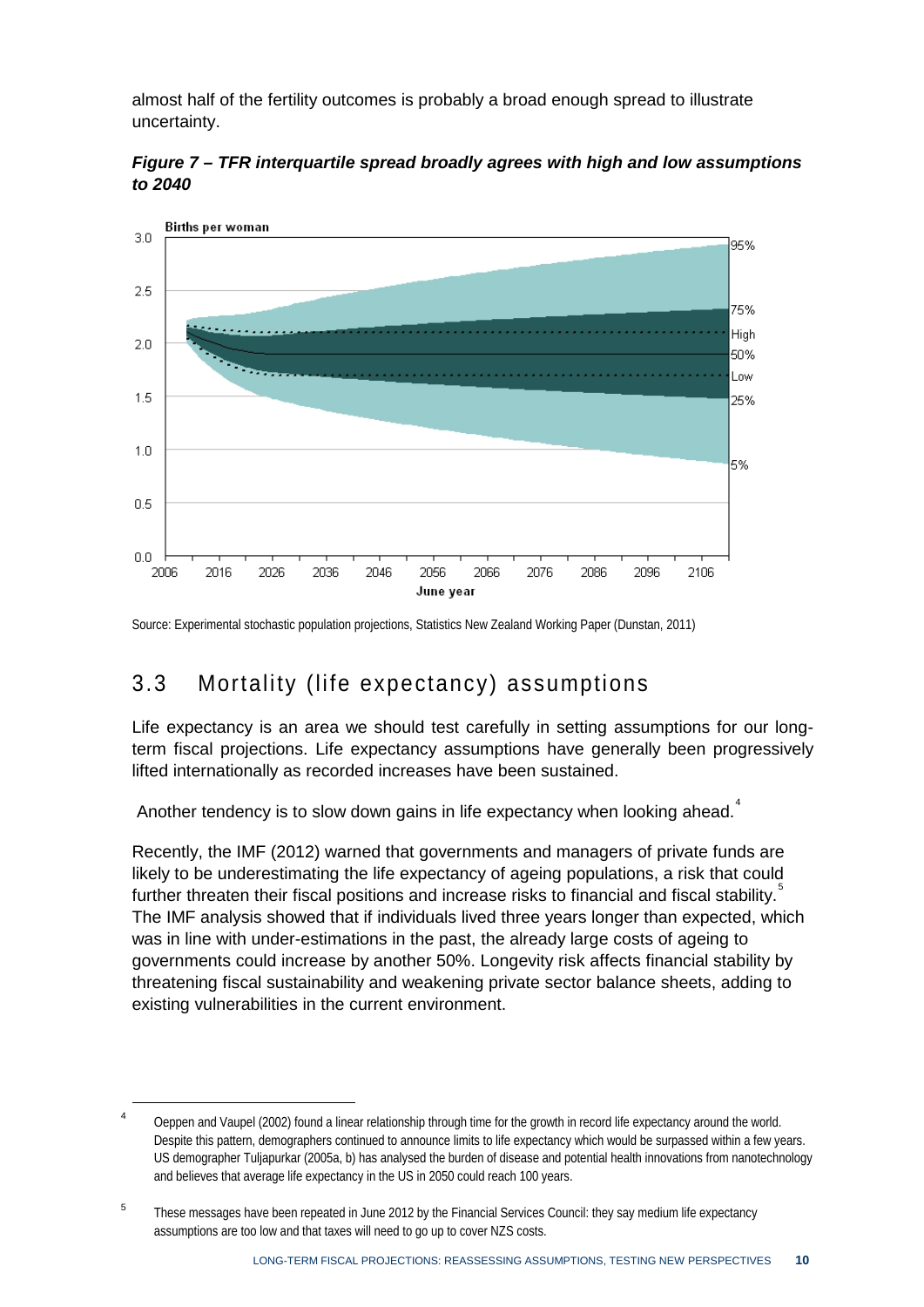The crude death rate in New Zealand (deaths per 1,000 mean population) has been trending downwards for the past 150 years, apart from wars (and their consequences) and epidemics (eg, the 1918 Spanish influenza epidemic is evident in the sharp spike).



<span id="page-16-0"></span>*Figure 8 – Death rates have been generally falling through time*

Source: Statistics New Zealand

Age-specific mortality rates in a particular year are converted into a summary measure called life expectancy at birth for that period via life table calculations. Life expectancy (at birth) is defined as the average number of years that a person could expect to live if he/she experienced the age-specific mortality rates prevalent in a particular year (period measure) throughout her life. It does not, therefore, include the effect of any future decline in age-specific mortality rates. If rates continue to fall through life, as we have generally seen since the mid-1940s, that person is likely to live longer (this is captured by the cohort measure of life expectancy).

These trends to longer lives on average are a result of drier and warmer homes, cities without horse manure dust in the air, clean water and communal sewage disposal, public health campaigns for immunisation and against smoking, healthier lifestyles and food, and better medical care and technology. Improvements in life expectancy resulted first from reductions in infant mortality and maternal deaths and later from people living to older ages. What has not changed much over this period is the age of the oldest people. We are seeing more people surviving to older ages.

Compared with New Zealanders born in 1900, those born in 2000 can expect on average to live an additional 27 years. Since 1950, life expectancy at birth (period measure) has risen by about 23 months (1.9 years) each decade. There is uncertainty about how far and fast mortality rates will continue to fall.

SNZ assumes mortality rates will continue falling and so life expectancy (the period measure) will continue rising, but the medium assumption (2009) indicates a slowing of the life expectancy growth rate (to about 16 months per decade for males and 14 months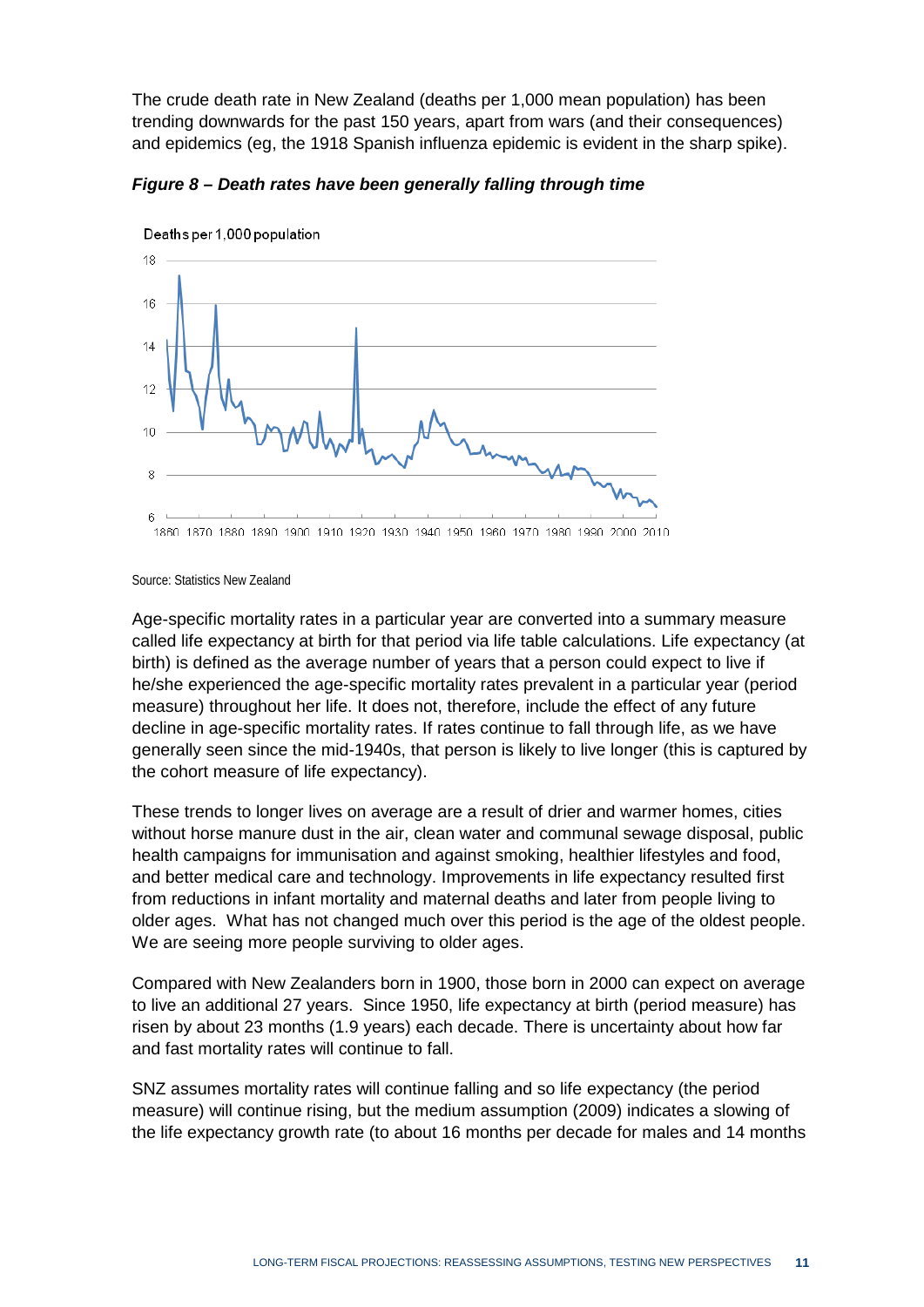for females) to reach 85.[6](#page-17-1) years for men and 88.7 years for females in 2060. $\degree$  A linear projection of both male and female life expectancy based on growth patterns since 1985 indicate a life expectancy at birth for both in 2060 of around 95 years.



<span id="page-17-0"></span>*Figure 9 – Rising life expectancy at birth*

Source: Statistics New Zealand

1

Notes: 1) The base year for the projections is 2009.

2) There is a break in 1952 when for the first time Māori life expectancy was included in the national data.

Māori life expectancy has increased substantially from 1950 to 2007: for males it rose by 30% and for females by 34% (the New Zealand total changes were 16% for males and 15% for females over this period). However, Māori life expectancy in 2005-07 stayed lower than the total by 7.6 years for males and by 7.1 for females). More are surviving to older ages (TPK, 2011, p28). Only 52% on males born in 1950 could expect to reach 60; by 2005-07, this proportion had reached almost 80%. For females, the proportions were 53% in 1950 and 87% in 2005-07. The proportions for the total population in 2005-07 were 90% for males and 93% for females.

One issue that has been brought up about our past fiscal statements is that these life expectancy assumptions for the total population may be too low and, if true, we may be underestimating the fiscal costs of ageing since several of the large spending areas have costs that rise with age.

In our work with the long-term fiscal projections, we want to indicate the upside risk to the debt position of a delayed response to addressing likely future pressures. For this, we would like to have a central projection that continued the growth in life expectancy at birth that we've seen over the past quarter century, for a few decades ahead, rather than one that slows down. An extrapolation based on a longer span of history could be downplaying the effects of medical breakthroughs in the last 25 years.

<span id="page-17-1"></span>This reflects the non-linear relationship between age-specific death rates and life expectancy combined with the fact that death rates are relatively low at younger ages so further reductions cannot generate the same life expectancy gains that we've had in the past.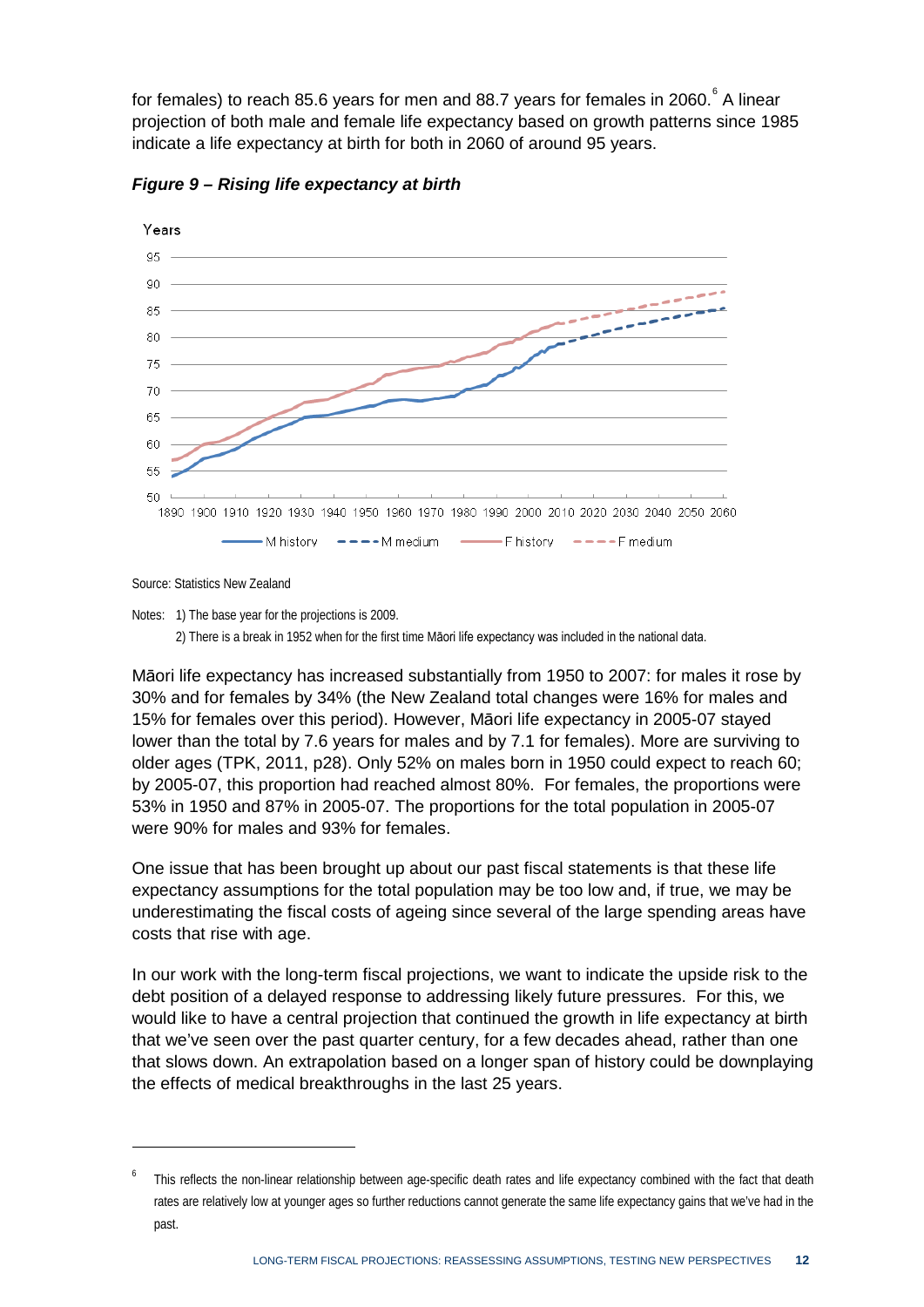Other reasons for assuming a higher live expectancy track than we have in the past are:

- Work by O'Connell and Dunstan (2010) show that some "golden cohorts" in the UK have longer life expectancy than people born a decade before or after and these cohort effects have "migrated" to New Zealand. There may also be cohort differences already here which may mean higher averages in the future.
- Other health trends such as the falling incidence of smoking and diabetes (and the apparent effects of obesity on morbidity rather than on mortality) may point to higher life expectancy assumptions.

The OECD's estimate of life expectancy for New Zealand females was 82.7 years in 2009 putting the country about half way down the OECD. For males, life expectancy was 78.8 years in 2009, ranked  $8<sup>th</sup>$  in the OECD.

However, in the 2010 UN population projections, the agency made these assumptions for life expectancy in the early 2050s.

|                                            | <b>Males</b> | <b>Females</b> |
|--------------------------------------------|--------------|----------------|
| <b>SNZ assumptions (2051), (2009-base)</b> |              |                |
| Low                                        | 82.0         | 85.6           |
| Medium                                     | 84.5         | 87.7           |
| High                                       | 87.0         | 89.7           |
| Very high                                  | 91.9         | 92.7           |
| UN 2010 medium assumptions (2050-55)       |              |                |
| Australia                                  | 84.5         | 88.6           |
| Canada                                     | 83.3         | 87.9           |
| New Zealand                                | 83.6         | 87.3           |
| Sweden                                     | 84.3         | 88.1           |
| United Kingdom                             | 82.8         | 87.0           |

#### <span id="page-18-0"></span>*Table 1 – Assumptions of life expectancy at birth (years)*

Sources: Statistics New Zealand, United Nations (2010) (period life expectancy)

This indicates that (period) life expectancy assumptions made by the UN and SNZ for New Zealand in the early 2050s are broadly consistent and that New Zealand is comparable with the countries in the table. Because of the tendency of agencies doing population projections to underestimate longevity (including the UN), however, we could perhaps use the high life expectancy assumption as our base and test the upside with the unofficial very high assumption (at least until the updates). Risks on the downside are no further convergence in average life expectancy between Māori-Pasifika and Europeans (genetics, socioeconomic backgrounds and health access could be drivers of this), and a faster-than-expected rise in obesity and diabetes, or similar health conditions, across all population groups.

#### 3.4 Net migration assumptions

The other key variable used in producing population projections is net migration. This has moved erratically up and down over the past half century, because of policy changes, the relative economic growth differences between New Zealand and the source and destination countries, and on the numbers of Kiwis leaving for their "overseas experience," returning Kiwis and the reunification of families of former migrants.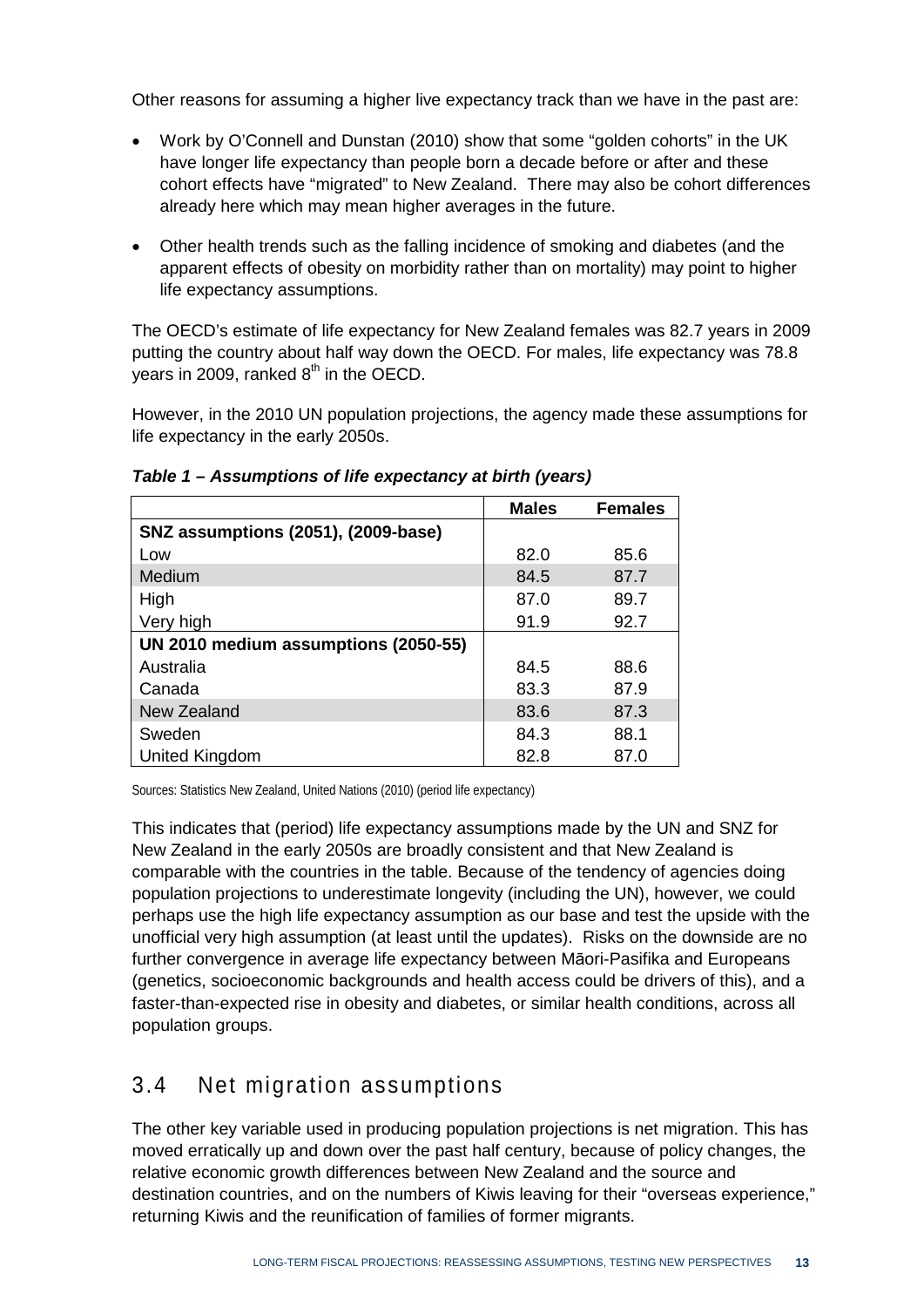Assumptions about levels of net migration do not have a major bearing on the ageing of the New Zealand population, as there are relatively small numbers with few older people migrating. If anything, higher net migration tends to reduce slightly the effects of ageing over the long term. For example, SNZ's medium fertility and mortality series with zero net migrants has a ratio of people 65 and older to 15-64 in 2060 of 0.47, compared with 5,000 net migrants (0.44), 10,000 (0.43) and 15,000 (0.42). Similar slight differences hold for the median age indicator of population ageing. So holding fertility and mortality as in Series 5, but decreasing the numbers of net migrants ages the population a little.

The medium assumption of 10,000 net migrants each year is a little lower than the average from 1990 and higher than the 60-year average. The economic slowdown after the GFC, along with the Christchurch earthquakes, may have changed the near term.



<span id="page-19-0"></span>**3.4.1** *Figure 1 0* **–***Net migration, 1950 - 2060 (medium, 2009 -base)*

Source: Statistics New Zealand

As more of our traditional source countries face greater pressures from ageing, we are likely to see greater competition for immigrants, and inducements for Kiwis to migrate. Hence, we are likely to find it is harder to attract, or hold onto, 10,000 net migrants. Any lower numbers occurring over a long period means greater pressure on government spending and taxation from a population that is ageing faster than the Series 5 medium scenario.

### 3.5 Role of the baby boom

One reason people do not appreciate the permanency of the change in the population structure is that they think it is all a "baby boomer" story. In the two decades after World War II, fertility was high, with a peak twice the average number of births per woman as is the case now. And life expectancy is much higher today.

Even without the post-WWII baby boom, our population would still be ageing as a result of the fall in the fertility rate and lengthening lives over the past century. Over the past half century, the baby boom held back the rise in the median age. Over the next three decades or so, the baby boom will speed up the proportion of the population over 65. By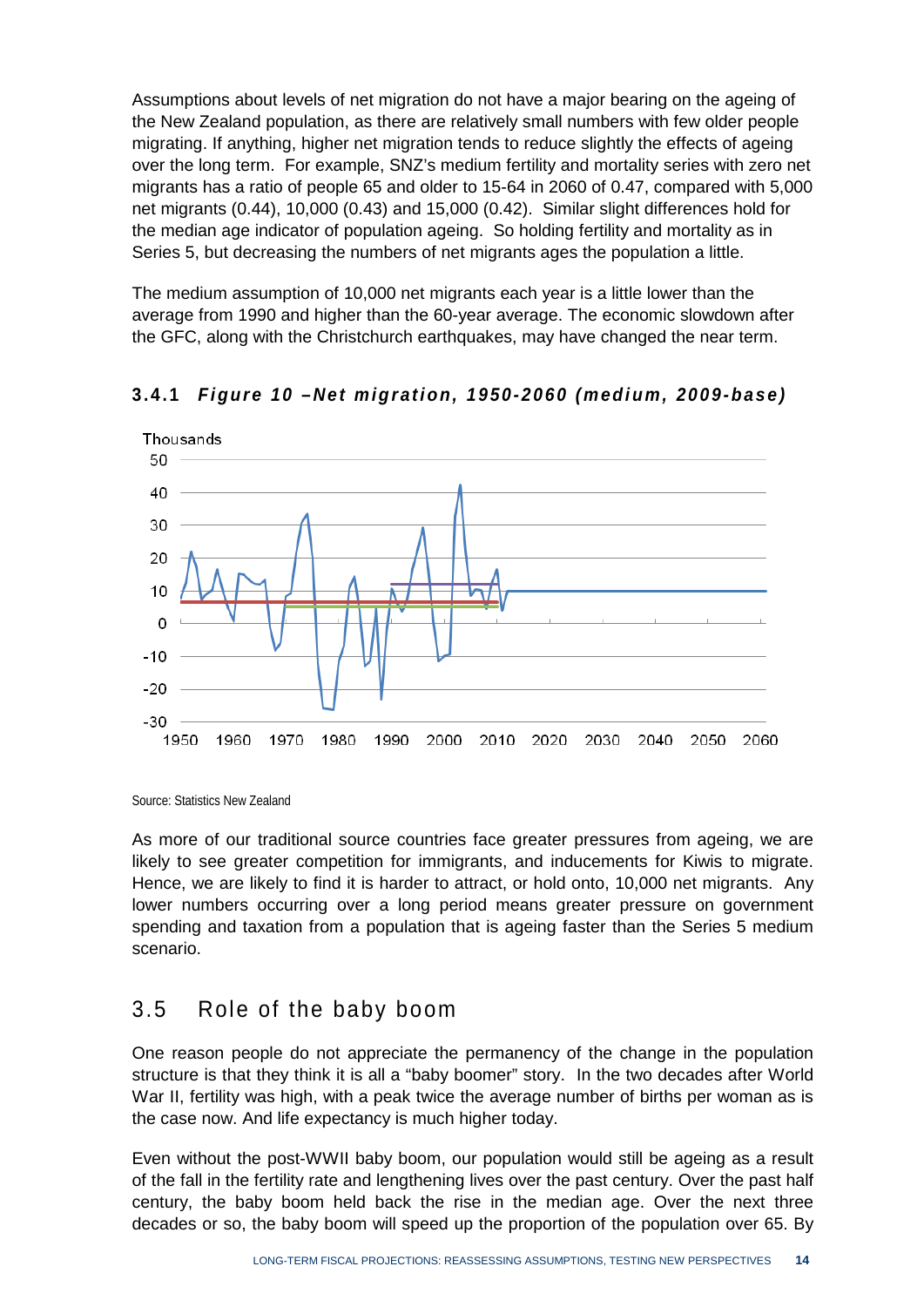the mid-century, when most of the post-WWII baby boomers will have died, the population will have an older age structure than it had at any time in the past.

Figure 11 illustrates this using the ratios of the young (0-14 years) and old (65 years and older) to the prime working age population aged from 15 to 64 years. The figure shows the actual ratios and endeavours to illustrate what these ratios would be like if the fertility rate had not increased and the baby boom had not occurred during the immediate postwar years. This has the effect of smoothing out the number of births between 1945 and 1965. Taking the top off the baby boom shows up as the gap between the red and blue lines (young dependency ratios) and removes some of the 65-year-old survivors from 2012 onwards (gap between the green and purple lines). The important point is that from 2050 or so onwards, when the bulk of the baby boomers have died, the aged dependency ratio is still twice as large as it is now.



*Figure 11 – Effect of removing the 1946-1965 baby boom*

The biggest contributors to New Zealand's ageing population occur because of low fertility and mortality rates.

#### 3.6 Demographic assumptions: conclusions

What we do for the final base case projections will depend on what Statistics New Zealand assumes for their mid-range projection in the mid-July 2012 update. There are positives in using an official projection by the country's statistical agency. Here are our high-level comments about the three main assumptions:

- At present, the medium fertility assumption of 1.9 in the long run seems balanced between risks.
- As indicated above, assuming something like the present high life expectancy case would better reflect the longer-term fiscal risks we are likely to be facing (IMF, 2012).
- The present medium migration assumption of 10,000 is probably fairly balanced, but it does have some risks on the downside from increased competition for people from other countries facing similar ageing pressures.

Source: The Treasury, SNZ Series 5 projection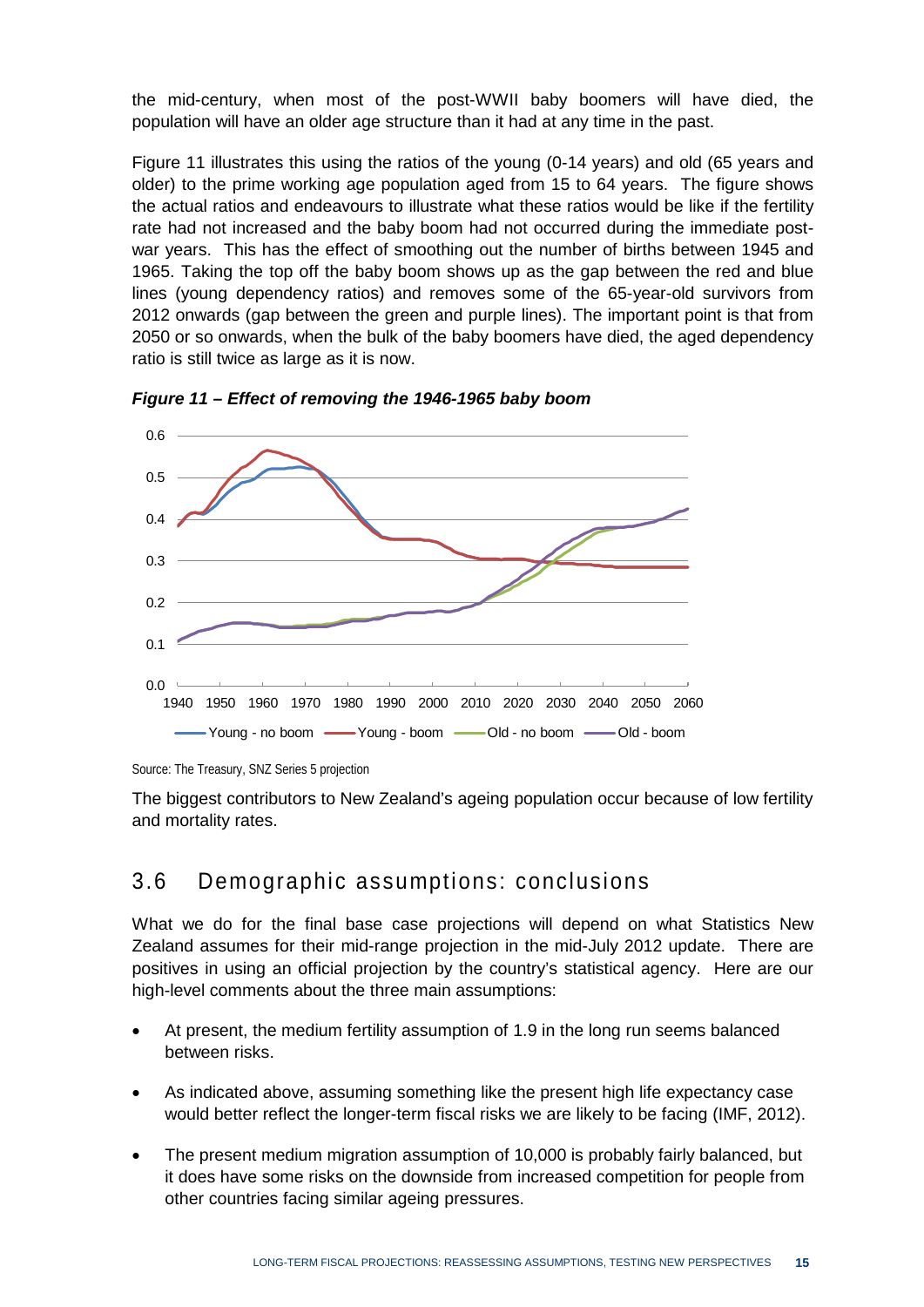### 4 Economics

The assumptions needed to produce projections of GDP are outlined here. These include an average of weekly hours worked, labour productivity growth, labour participation, unemployment rate, inflation rate (used for general price growth), the government fiveyear bond rate. Drawing on the recent work by Gardiner *et al.* (2012), we examine how population ageing might affect these assumptions through time.

#### 4.1 Unemployment rate

This is the steady state unemployment rate for which inflation remains steady. This is estimated in the NZTM at 4.5% and applies in the LTFM from 2019 onwards.

### 4.2 Average hours worked

The assumption of average weekly hours paid in the long run is based on an average paid hours paid over the past decade and a half. For the forecast, average hours paid is scaled up to hours worked by using a recent ratio of the two. This puts the long run hours worked per week at 33.2 hours. Gardiner *et al.* have shown that the ageing population alone could reduce average hours from 33.2 to 32.4 hours by 2060.

### 4.3 Productivity growth assumption

We intend to keep the 1.5% annual growth used in both the 2006 and 2009 statements. This is broadly in line with smoothed productivity growth over the past two decades. Using the proxy of average wages by age and gender groups, Gardiner *et al*. show that the assumed labour productivity growth would fall through time to about 1.45% in 2060. They conclude that the relatively small reduction in labour productivity growth from 1.5% reflects that the increase in the proportion of people 65 and older is offset by the decline in youth and a marginal increase in the proportion of prime age adults into the higher relatively productivity age groups.



#### <span id="page-21-0"></span>*Figure 12 – Labour productivity growth in history and long-term assumption*

Source: Statistics New Zealand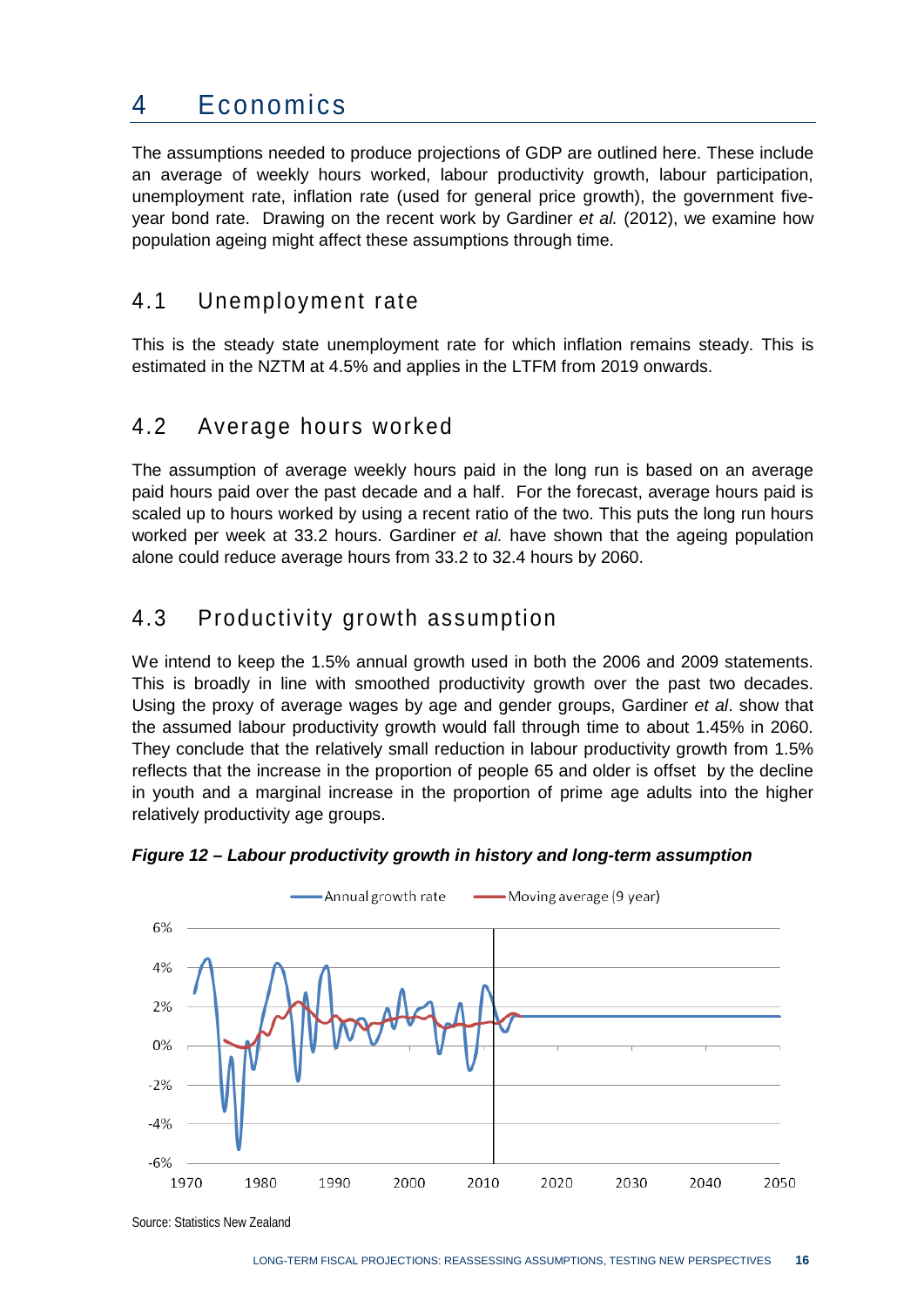### 4.4 Participation assumptions

Significant changes have occurred in labour participation rates over recent years. The rates have typically fallen amongst the younger age groups, associated with increased tertiary participation rates. Male labour participation rates up to age 50 have fallen, while most female rates have been rising (Figure 12).

The 2012 labour-force projections will be treated in the same way as the underlying midrange demographic projection: a deterministic mid-range projection based on the central demographic projection with percentiles of various statistics around this to reflect historically based uncertainty in demographic and participation rate assumptions. The labour force consists of people aged 15 years and over who regularly work for one or more hours per week for financial gain, or work without pay in a family business, or are unemployed and actively seeking part-time or full-time work.

In the past, SNZ has picked three of the alternative population projections (Series 1, 5, and 9) and constructed high, medium and low participation scenarios for each of these projections. The 2010 release of these nine National Labour Force Projections (NLFP) had labour force numbers for single years of age from 15 to 79 and for the open-ended band 80 and older, for males and females. Dividing these numbers by the underlying population gives a measure of participation for each age and gender group. The labour force projections are based on census data (the latest census is still 2006).

In 2010, for the Series 5M (M for medium participation) the average working life for males in 2051 is 48.3 years and for females, 40.9 years. The base average working life (to age 80 years) in 2006 was 45.3 years for males and 36.9 years for females.

Population ageing will tend to lower aggregate participation through time. This is because participation rates of older groups tend to be lower than those of younger groups. So as people join the older groups in relatively greater numbers, the aggregate rate will tend to fall. This is one factor, among several, likely to slow GDP growth in the future.

The labour force projection is a key input to our GDP projections. This is the only use the labour force participation rates are put to in the LTFM. So just the aggregate labour force is used and used to grow out the aggregate five-year forecast of the labour force from the New Zealand Treasury Model.

GDP in the projection period comes from:

$$
Y_{t} = Y_{t-1} \frac{L F_{t} (1 - U R_{t})}{L F_{t-1} (1 - U R_{t-1})} \left( \frac{H W_{t}}{H W_{t-1}} \right) \left( \frac{L P_{t}}{L P_{t-1}} \right)
$$

 $N_t = N_{t-1} \frac{Y_t}{Y_{t-1}} \left( \frac{P_t}{P_{t-1}} \right)$ 

and

where  $Y_t(N_t)$  is real (nominal) GDP in year *t*,  $LF_t$  the aggregate labour force,  $UR_t$  the unemployment rate,  $HW_t$  average hours worked,  $LP_t$  labour productivity, and  $P_t$  the price level in year *t*. This means that growth of real GDP equals growth in the number employed plus growth in the average hours worked and the growth in average real output produced per worker. Then nominal GDP growth is the growth of real GDP plus the growth in prices.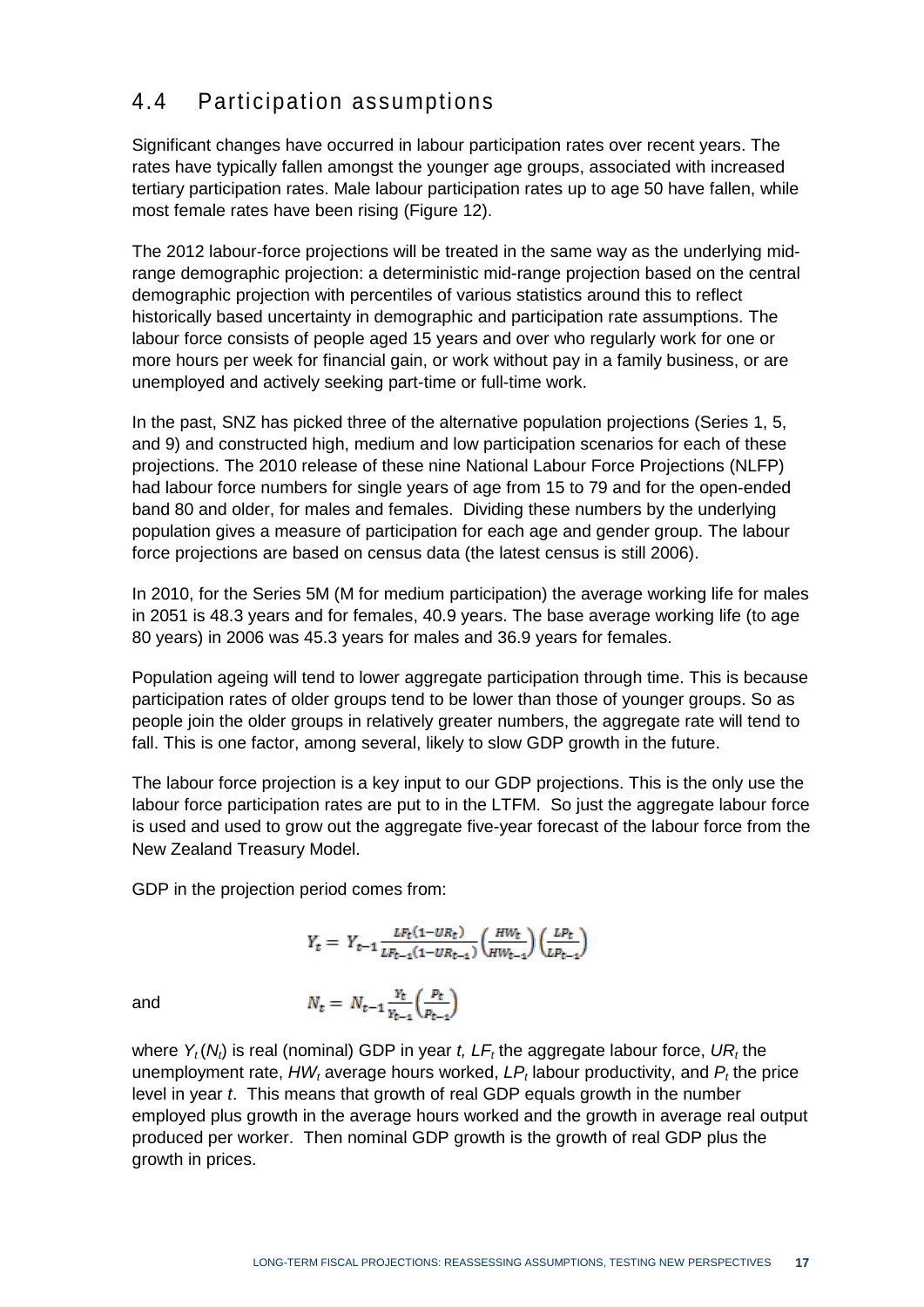The problem with the Series 5M projection of the labour force is that by 2016, about the time when the LTFM's projection begins, SNZ tends to flatten the single-year-of-age participation rates of the workers aged under 65 (see Figure 12). For some age groups, this is justified – they are high and stable anyway - but in other cases, this breaks rising trends. For example, without the recent effects of the recession, the participation rates for women aged 25-29 rose strongly through history (as shown by the quarterly HLFS) and then the Census-based projected rates rise for a few years and then stop rising. This break is a particular issue for women aged 25-34 and 50-64, and for men aged 55-64.



<span id="page-23-0"></span>*Figure 13 – Grouped-labour force participation: HLFS (to 2012), NLFP (2006-61)*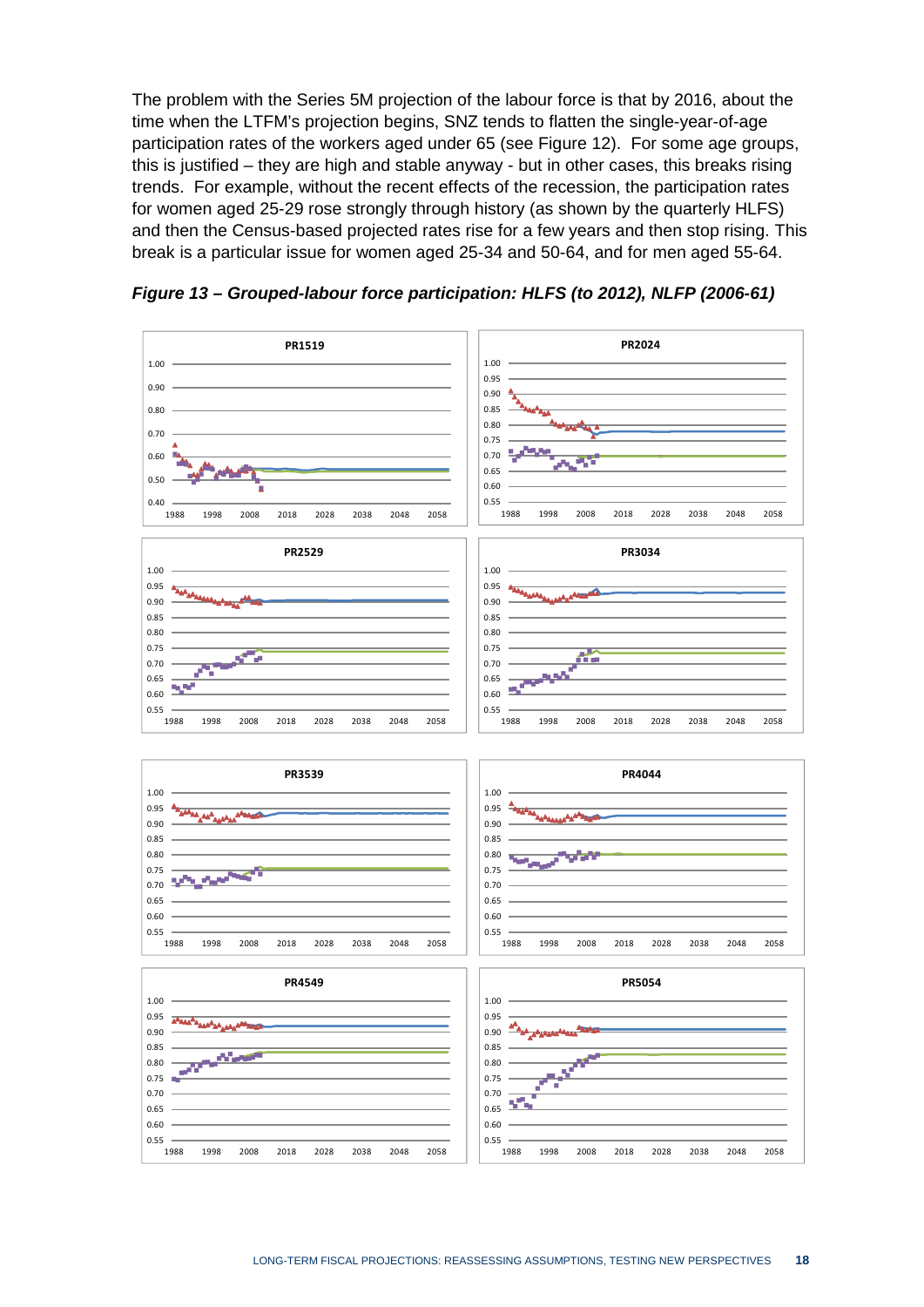

Source: Statistics New Zealand

Notes: 1) Red triangles: Males; Purple squares: Females (HLFS)

2) Blue line: Males; Green lines: Females (National Labour Force Projections, Based on 2006 Census, 2010) 3) For PR6500 and the 65 and older five-year age groups, the HLFS triangles and squares refer to the open-ended, 65 and older group.

The last time SNZ published labour-force projections (in 2010), the agency assumed that participation rates by single year of age from 65 to 75 would continue to rise all the way out to 2060.

In summary, we believe the 2010 participation rate projections for some age groups downplay the likely overall labour force growth in the economy.

The single-year-of-age breakout is useful in showing possible effects of changing the NZS eligibility age on participation and hence on GDP. The proposed stochastic population and labour force projections will enable us to produce a fan of uncertainties (percentiles around the mid-range projection) for the cost of NZS as a proportion of GDP. This is essentially a scaled version of the ratio of people aged 65 and older to the labour force. It will quantify the uncertainty in demographic and labour force assumptions on the ratio of the costs of NZS to GDP.

In summary, after reviewing assumptions and new trends, SNZ is going to release its midrange population projection in July and labour force projection in August. We would prefer to use the official national population and labour force projections, but a slowing or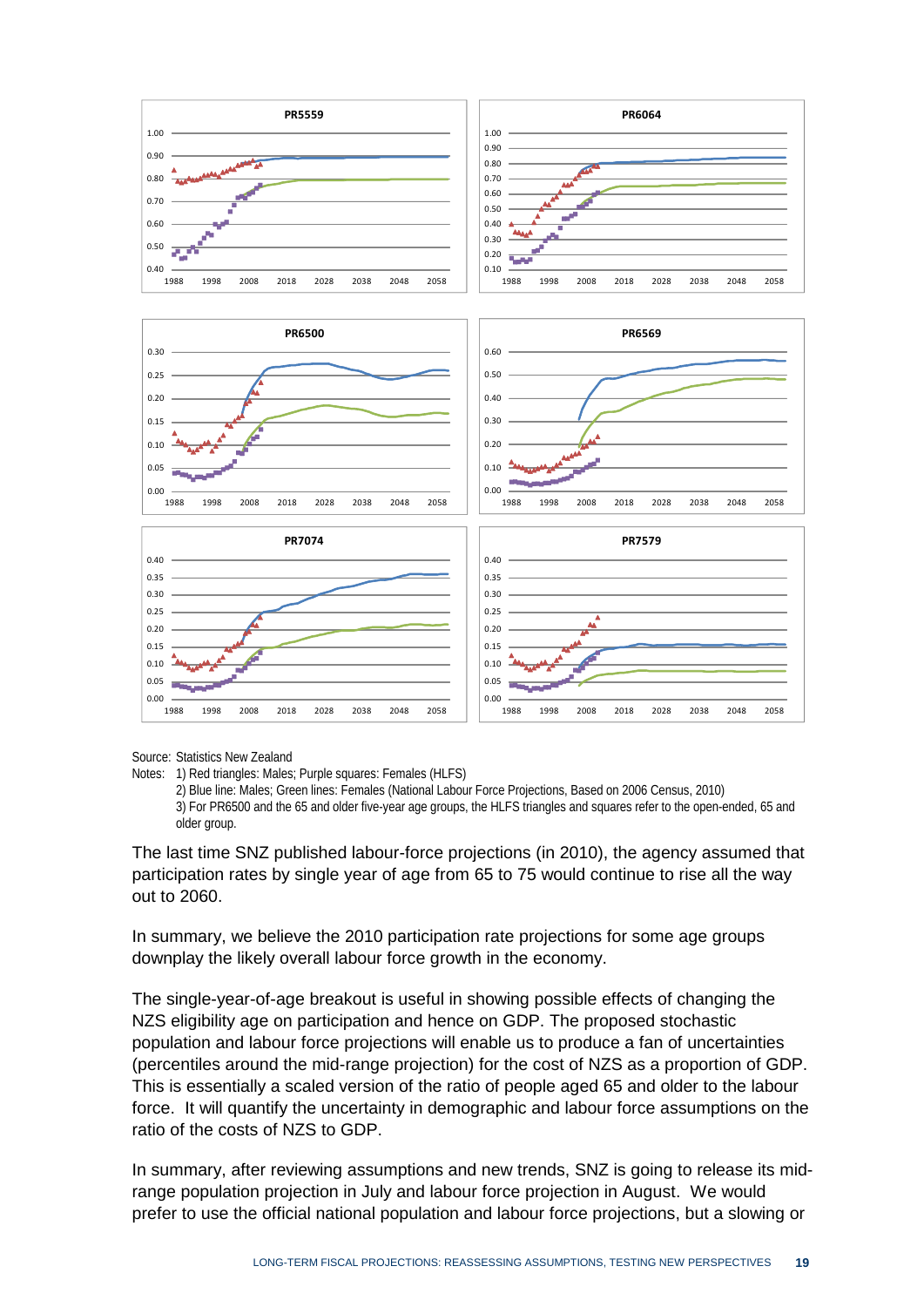stagnation of life expectancy gains will tend to underplay the fiscal risks involved in health and NZS spending. Similarly, flattening participation rates for age and gender groups who have been growing quickly in the past will mean slower GDP growth projections (and hence slower growth of tax revenue). Guest *et al.* (2003) estimated that population ageing in New Zealand would lower the level of GDP in 2050 by about 12% relative to a population where no ageing took place. This is relatively small when compared with the expected doubling in incomes and consumption over this period.

Solutions to this issue of rapid flattening out of rising trends (if it is one!):

If in August, Statistics New Zealand still has static participation in the new mid-range projection for some of the prime age groups, we could (reluctantly) do our own participation rate projections using the dynamic cohort method (following the OECD, 2005, Australian Productivity Commission, 2005, and our 2006 statement). This takes the probably of working or not working in synthetic cohorts from the recent past, projects the cohort forward using these probabilities. The advantage of this is that rising participation in the recent past is reflected in the future, but dampened through time. The disadvantage is that there is no target towards which participation for a particular age and gender group is heading. Another disadvantage is that choosing the entry and exit probability values is often more or an art than a science.

Another approach we could explore is to benchmark key participation rates with comparable countries and use, say, a logistic curve, to fit between current values and a later, plausible higher point after which the rate remains stable (Australian Treasury 2010).

### 4.5 Inflation

For all the longer-term projection work, we have used a CPI inflation assumption of 2%. This was not based on history, but simply because it is the centre point of the Reserve Bank's policy band: keep CPI inflation between 1% and 3%.

This is different from the inflation assumption used by the Treasury accountants in their long-term work, for example, to calculate returns to funds. They use an assumption of 2.5% average inflation which is closer to an historical average for net-present-value calculations.

### 4.6 Interest rates

The 10-year bond rate assumed for NZTM is 4% real or 6% nominal. This is adopted as the long-term interest rate for calculating the financial costs of borrowing on government bonds. The accountants have come to a different position on interest rates. They believe interest rate reductions in the international financial markets (now 50 basis points lower than they were before the GFC) are structural and are assuming a 10-year-bond rate over the long term of 5.5%.

In the preliminary projections, we assume the bond rate moves up gradually to 5.5% in 2021, remains at this level until 2026 and then climbs to its peak 6% in 2031.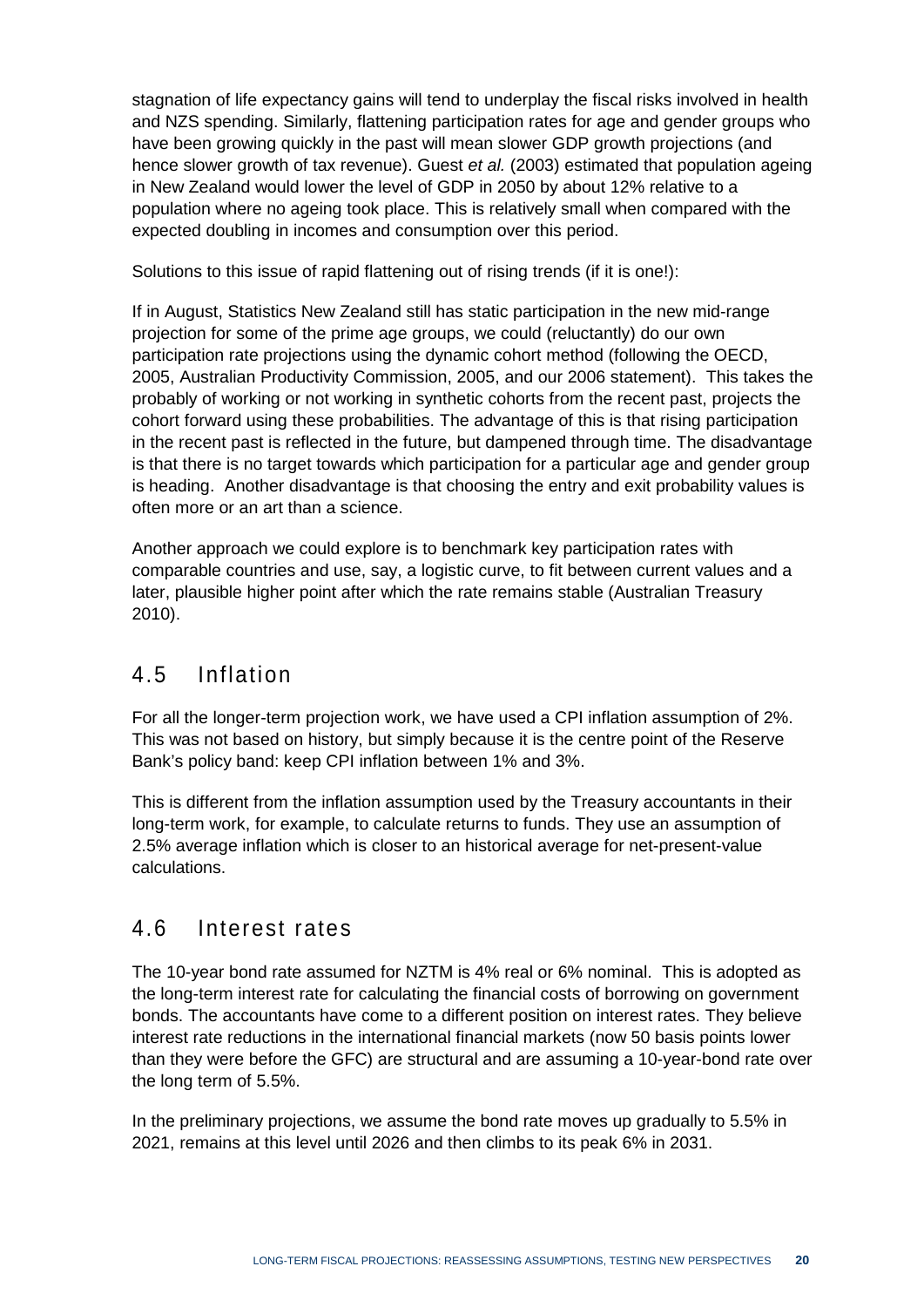### 5 Revenue

For this and the following Section, we outline the fiscal assumptions for the "cost pressures" scenario, where we try to capture something like current policy or past practice for projected revenue types, and spending on public services and transfers, against a background of relative constraint. The cost pressures all end up in the debt track.

Three bundles of taxation are covered in the model: source deductions (tax on wages withheld at source), corporate taxes (net of refunds), and the rest (dominated by GST). In the longer run, these are targeted at a historically derived share of GDP (allowing for recent tax rate changes). This requires a rise in core crown tax from the present 26.7% of GDP to 29% in 2030.

From history (adjusted for recent tax rate changes), the current progressive tax scale on source deductions has a tax elasticity with respect to wages of 1.35. This means that for every 1% rise in wages, source deductions will grow by 1.35%. We assume this "fiscal drag" from rising average tax rates resulting from rising wages moving through a progressive tax scale will last until 2021, after which is it quickly returned to the historical average (11.2% of GDP) and stays there until the end of the projection period (this might happen through reasonably regular tax rate reductions).

For the total crown basis, corporate taxes net of refunds are adjusted to a historically justified 4.5% of GDP soon into the projection period. The adjustment might be delayed if we believe there is a large stock of accessible tax losses which would delay the growth of corporate tax for a year or two. The rest of taxes (GST, excises, tax on entrepreneurial income, withholding taxes on interest income and dividends and so on) move quickly to 13% of GDP in the projection period, matching an historical average.

Our later work will illustrate various options and trade-offs in changing various spending or tax policies to achieve various net debt to GDP targets, while meeting other objectives in distribution or maintain growth or supporting the environment.

## 6 Expenditure

For the 2009 statement (Bell, *et al.*, 2010), we derived a growth formula for spending on public services that drew on inflation, the growth of real input costs, and demographic and non-demographic volume factors, for what we are now calling the "cost-pressures scenario." The trend growth parameters were derived from history or current policy settings, and from the underlying demographic projections. Many of the spending lines in the core Crown expense tables (for example, 2012 Budget, pp123-125) are modelled separately in the LTFM.

Annual price growth of public services (health, long-term care, education, law and order) is composed of inflation ( $\pi_t$  = 2.0%), real input price growth ( $w_t$  = 1.2%, or 0.8 of labour productivity growth 1.5%), and average public sector productivity  $(a_t = 0.3\%)$ . Annual growth in the quantity of services is composed of demographically-driven growth (*dt* which depends on each sector because different age groups are drivers and different cost weights) and non-demographic volume growth  $(p<sub>t</sub>,$  again sector-dependent). The nondemographic volume growth parameter is the residual growth in past expenditure that is not attributable to other drivers, and is derived from trends for the particular sector.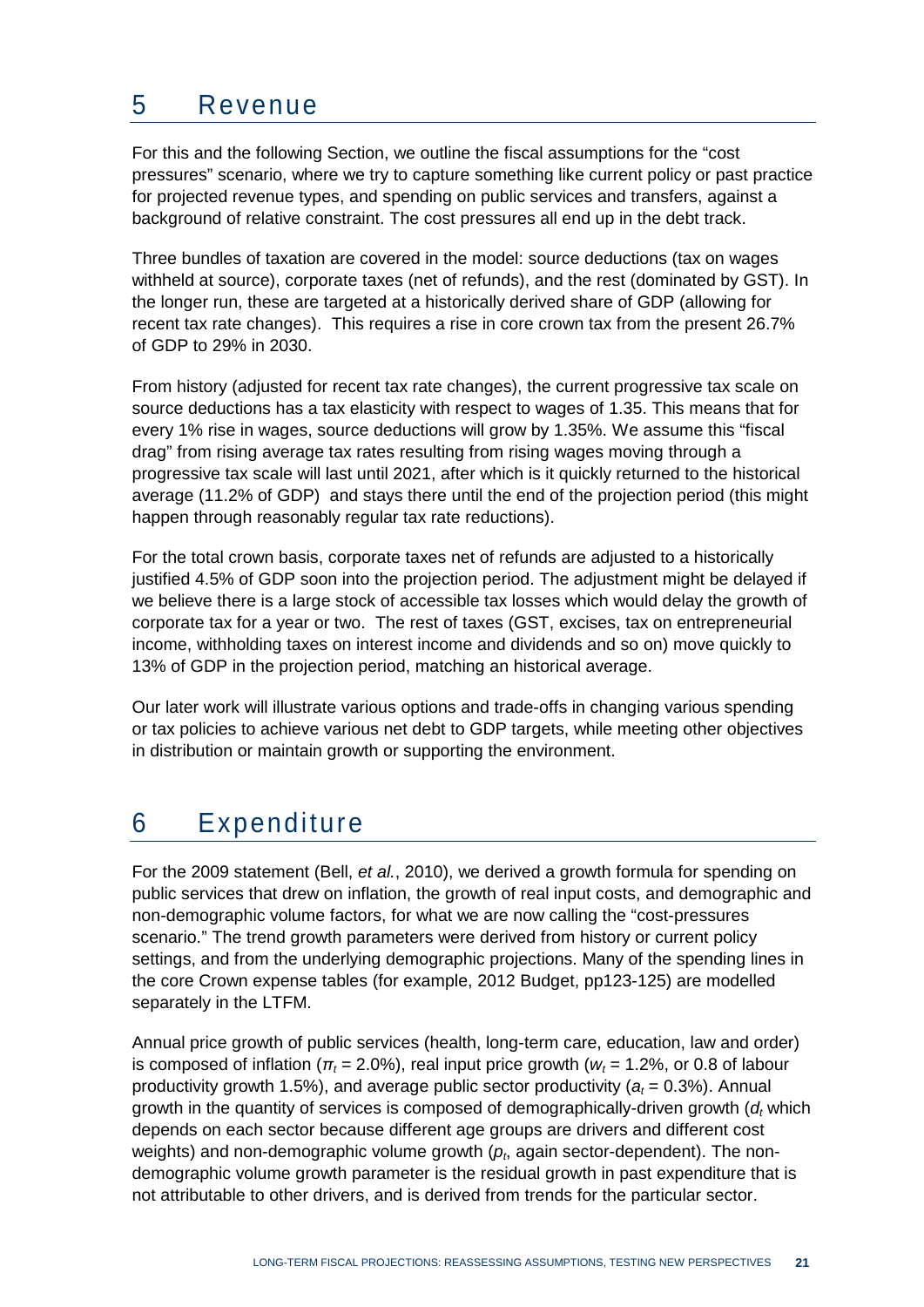The equation below outlines the framework for modelling public services expenditure growth in year *t*, *gt* (Bell, *et al.*, 2010, p.82):

$$
1 + g_t = (1 + \pi_t)(1 + w_t)\left(\frac{1}{1 + a_t}\right)(1 + d_t)(1 + p_t).
$$

In other words, expenditure growth equals price growth (the *π, w* and *a* terms) times quantity growth (the *d* and *p* terms). In a simple, linearised form (dropping the higherorder terms), this becomes:

 $g_t = \pi_t + w_t - a_t + d_t + p_t.$ 

In contrast, the expenditure growth of demand-driven transfers (eg, NZS, unemployment benefit, accommodation supplement) is modelled more simply as

$$
1 + g_t = (1 + \pi_t)(1 + d_t),
$$

where  $g_t$  is the growth of expenditure in year  $t$ ,  $\pi_t$  is the growth of transfer indexation (typically CPI inflation or nominal wage growth), and  $d_t$  is the growth of the recipient population.

#### 6.1 Health

Public health is probably one of the most complicated of the public services sectors to model. What we spend as a country for public health is the result of layers of decisions stretching back for decades. As such, it lacks the simple parametric structure of a (near) universal programme like New Zealand Superannuation.

The Ministry of Health provides us with cost weights which allow us to breaks health spending into five functional categories. Spending amounted to \$13.8 billion in 2011 (a fifth of all non-interest spending):

- personal health (public costs GP visits, public hospital stays, public funding of drugs), making up 68% of total core crown spending on public health,
- mental health, 10%
- disability support services for older people, 10%
- disability support services for those 64 and younger, 8%, and
- public health (preventative health services), 4%.

Each of these has its own per capita costs by age group and gender for 2010. These cost weights are multiplied by the appropriate demographic group and then used to calculate category population cost growth  $d_t$  which varies by year, gender and category.

While the evidence for "healthy ageing" (compression of morbidity) is not always unequivocal and may depend on types of disease, we have attempted to model this for personal health spending by shifting out the cost weight curves to reflect the rising longevity (which is now largely occurring in the older age groups). So if life expectancy of a 65-year-old increases by four years in 2060 compared with 2010, we would assume the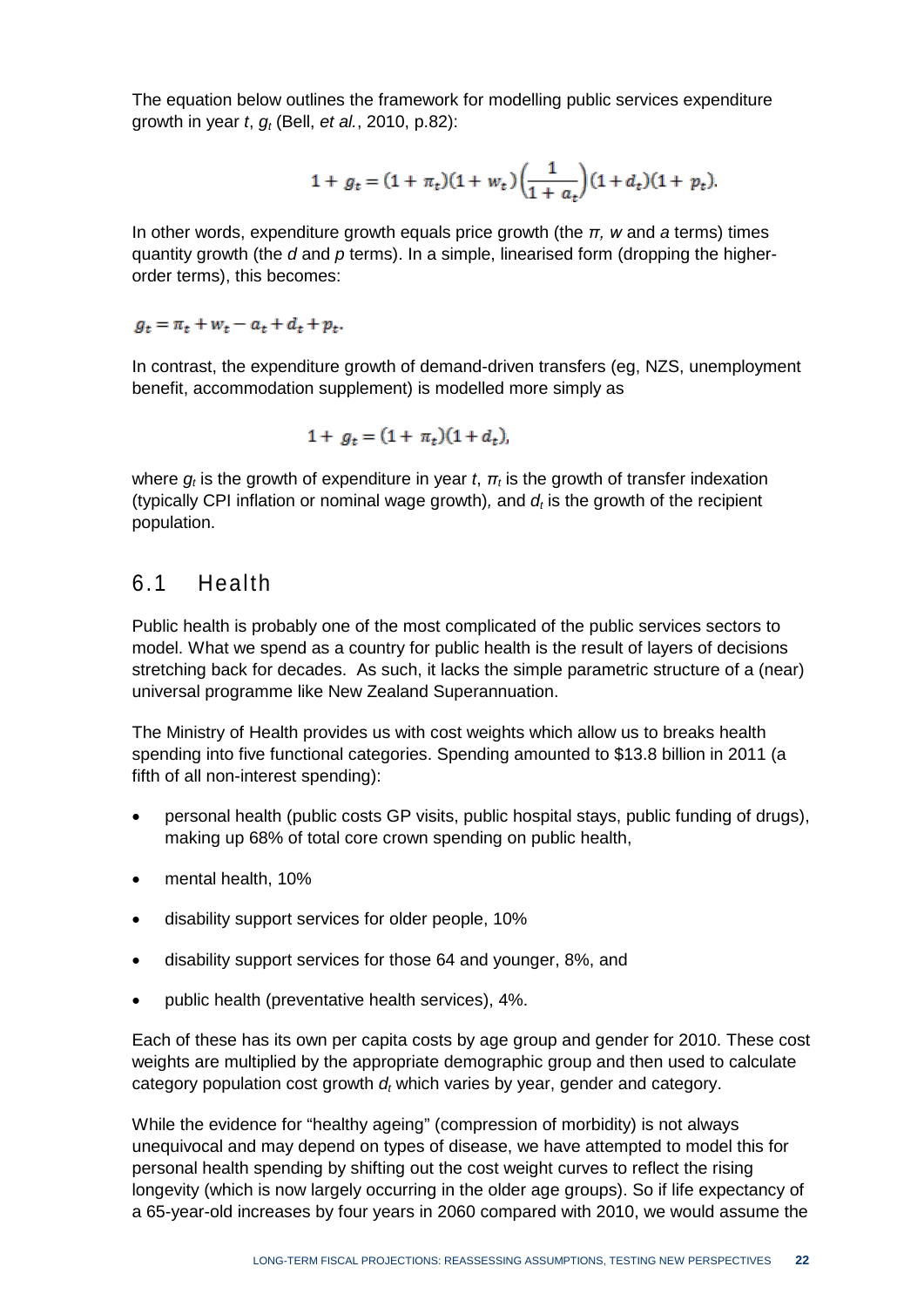average spending in real terms for a 65-year-old in 2060 is equivalent to that of a 61-yearold now. This aligns with the approach taken by the OECD in its public health modelling (OECD, 2006).

Another suggestion which we intend to pursue in subsequent work is to include a distance to death effect for personal health. Those who die in the next year are modelled using average death costs. The residual costs are averaged over the survivors.

The disability support for older people is a proxy for long-term care. The cost curve for this in 2010 has ever-rising growth with age.



<span id="page-28-0"></span>*Figure 14 – Cost weights for personal health spending, by age and sex (\$2010)*

Source: Based on Ministry of Health data (2010), smoothed by the Treasury

Parkyn and Ball (2012) have revisited the non-demographic volume growth assumption, pushing up the cost curves. In 2009, we estimated this growth at 0.8% as an average across all government public services (Bell, *et al.,* 2010). This has been re-estimated just for the public health sector as 1.5%, equal to the Treasury's assumption for long-term annual growth in economy wide labour productivity. This means that the long-term nondemographic cost growth is now 2.4%, which is 0.9% from the relative price effect

 $(w<sub>t</sub> - a<sub>t</sub> = 1.2\% - 0.3\% = 0.9\%)$  plus the 1.5%. The relative price effect is an example of Baumol's cost disease. This contrasts with the assumption of 1.7% in the 2009 report. By decomposing New Zealand's public health growth rates between 1981 and 2002, the average is 2.5%, close to the new estimate.

### 6.2 Education

Education expenditure in the LTFM is modelled by four levels: early childhood, primary, secondary, tertiary, and by tertiary student allowances, student-loan write-offs and Ministry of Education expenses and other expenses.

We have taken current participation rates by age for each of these levels. The data for domestic tertiary equivalent full-time (EFT) students is displayed below. The bulk of tertiary EFT students come from the 18-24 population group, although older age groups are also keen on tertiary. In 2010 about a third of males aged 18-19 were in tertiary (on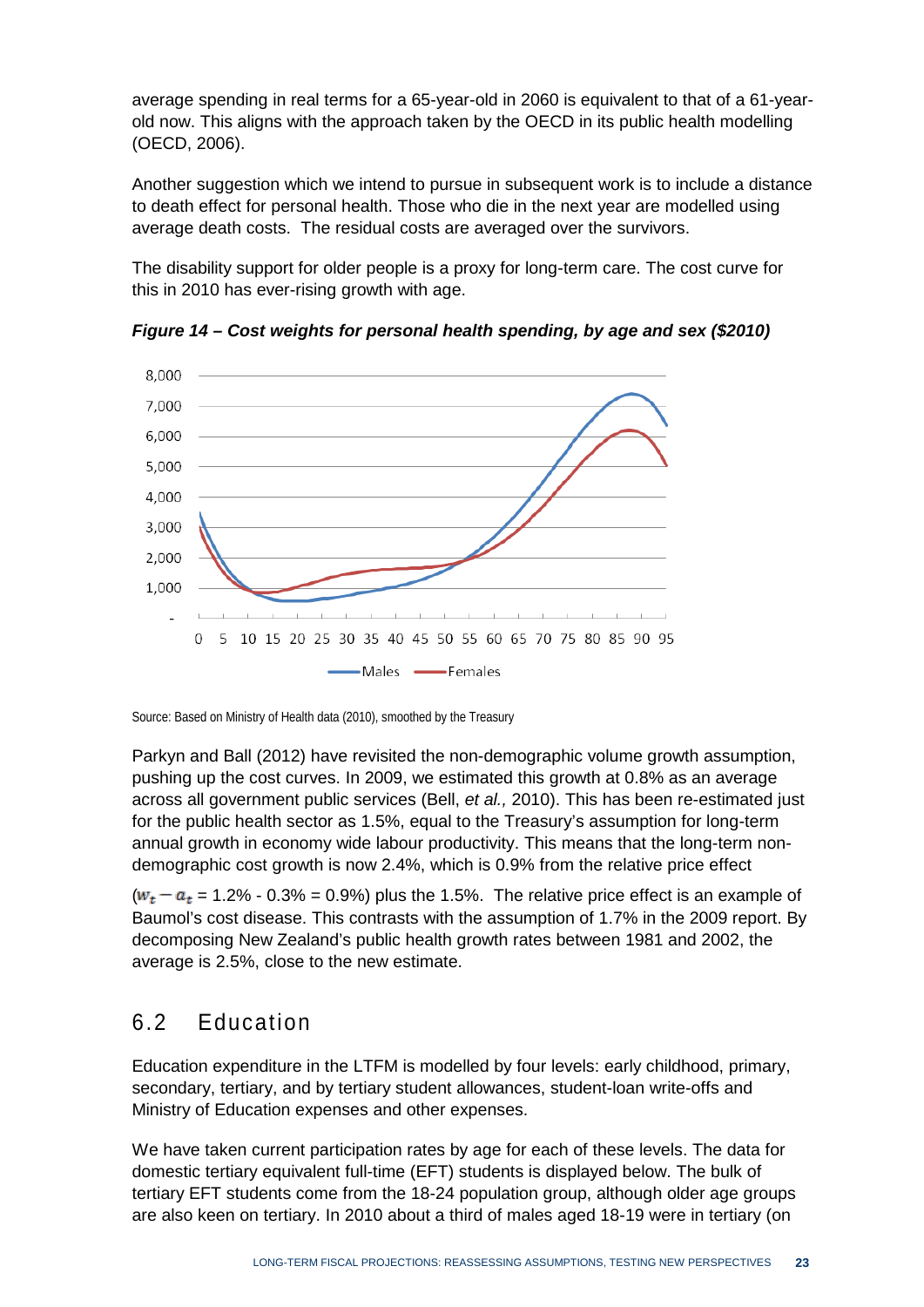an EFT student basis), while almost half of females of those ages were participating. These numbers have risen since 2008 (boosted undoubtedly by a tighter job market since the start of the recession).



<span id="page-29-0"></span>*Figure 15 – Tertiary participation by domestic EFTS by age group and gender (averaged over calendar years from 2003 to 2010)*

Source: Ministry of Education

**.** 

These average proportions are applied to the population projections to provide an estimate of the tertiary EFTS through time. A similar participation rate weighting process is used for the early childhood and compulsory sectors (primary and secondary).

Parkyn and Ball have re-estimated the non-demographic volume growth for the public education system. Over the last 50 years, education spending has risen at around the same rate as health spending (around 3% real per capita). This has outstripped GDP growth, with the result that spending as a share of GDP has increased from around 2% of GDP in 1950 to 6% of GDP by 2011.

The baby boom added to education pressures in the 1950s and 1960s, but this has been in reverse since. After accounting for these pure demographic effects, Parkyn and Ball suggest that non-demographic education costs have increased at the rate of around 3% per annum over history. In 2009, we assumed the growth of the non-demographic volume as 0.8% across the board. This time, looking at education spending on its own, we feel 1% growth is a better estimate, which when coupled with the relative price factor (0.9%) gives the non-demographic part of nominal education growth as 1.9% per annum.

### 6.3 New Zealand Superannuation

New Zealand Superannuation is a pension scheme paid out of current taxation to people from their 65<sup>th</sup> birthday, provided they satisfy a residency test.<sup>[7](#page-29-1)</sup> The payment is set at 66% of the net average wage for a couple. A person who lives with others (uncoupled) or who lives alone is paid at a higher rate than half of the couple rate. On each 1 April, the couple

<span id="page-29-1"></span><sup>7</sup> To be eligible for NZS, a person must be a New Zealand citizen or permanent resident, and have been a resident and present in New Zealand for not less than 10 years since the age of 20, of which five years or more must be since the age of 50.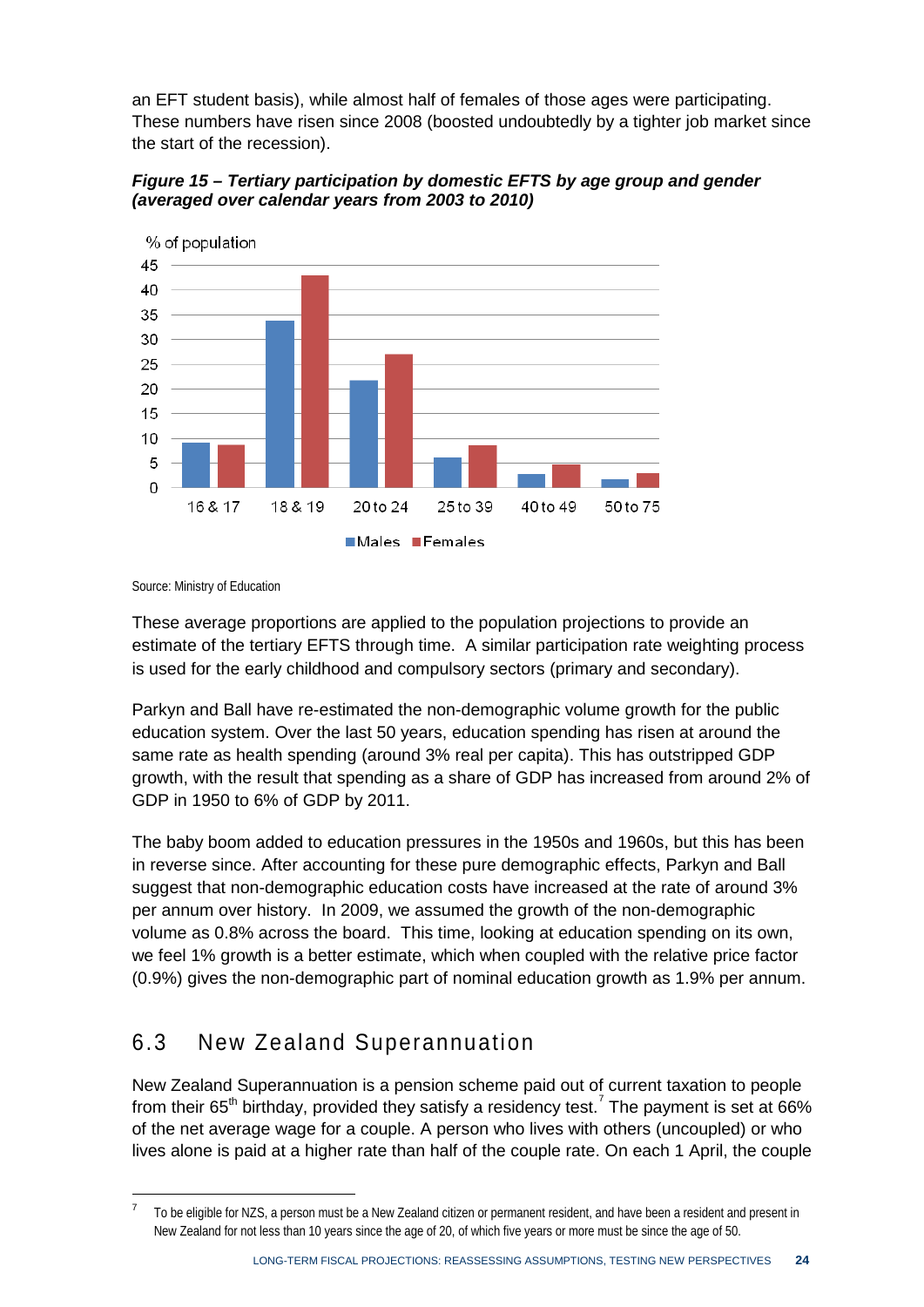payment is adjusted upwards by the CPI inflation rate for the year to the preceding December with the provision that the result must lie between 65% and 73.5% of the net average wage. Without tax changes and real wage growth, this means that before long, the Superannuation payments increase with the growth rate of the net wage.

As outlined at the start of this Section, these parameters make modelling NZS aggregate spending relatively simple. From the last year in the forecast, grow out the amount by the growth rate of the numbers of people 65 and older and by the growth rate of the net average wage. This implicitly assumes that the proportions of people who are paid different amounts depending on living style and the proportion of people 65 and older claiming NZS remain constant.

### 6.4 Welfare

Welfare spending is going to be a tricky area to project as the country we are in the midst of changing the welfare system. Some of these changes may not have been enacted by the time the long-term fiscal report is finished next March. For now, we are using our set of assumptions for the main four benefits as in the 2012 Budget. We apply recent age breakdowns by males and females for those receiving the domestic purposes benefit, the invalid's benefit and the sickness benefit, combined with the population projection to provide a projection of numbers of people on these benefits. The growth rate of numbers on the unemployment benefit is derived from the growth of unemployment derived from the labour force projection and the unemployment rate.

Finny (2012) has surveyed New Zealand legislation and historical practice and it seems that these four main benefits have been indexed by CPI inflation from the early 1970s. This means that relative to the average wage or payments of Superannuation, the amounts paid in these benefits will grow smaller. Finny also found that to address this in some other countries' long-term projections the indexation assumption for welfare benefits is eventually boosted from inflation to to something closer to wage indexation (Canada, UK and some EU members).

To summarise, we assume the recent proportions on DPB, SB and IB will hold into the future and that the payments will be inflation indexed. Through time, the sustainability of this setting is likely to come under increasing political pressure.

As for the supplementary benefits (such as accommodation supplement, disability allowance, family tax credit, and other minor benefits), we assume these grow with inflation and the "target" population. Implicit in this is the assumption that there is an unchanged proportion of the target population that will receive the benefit in the future. For the accommodation supplement, disability allowance and minor supplementary benefits, the target population is all those 15 and older. The family support target population is people 18 and under.

The challenge for us is the sustainability of inflation indexing for these benefits. Some people could remain on the invalid's benefit, for a large proportion of their lives and this assumption will lead to a rise in poverty.

### 6.5 Law and order

The cost weighting for the corrections part of this area of spending is concentrated on males in their 20s (allowing for rapidly decreasing numbers at older ages). We assume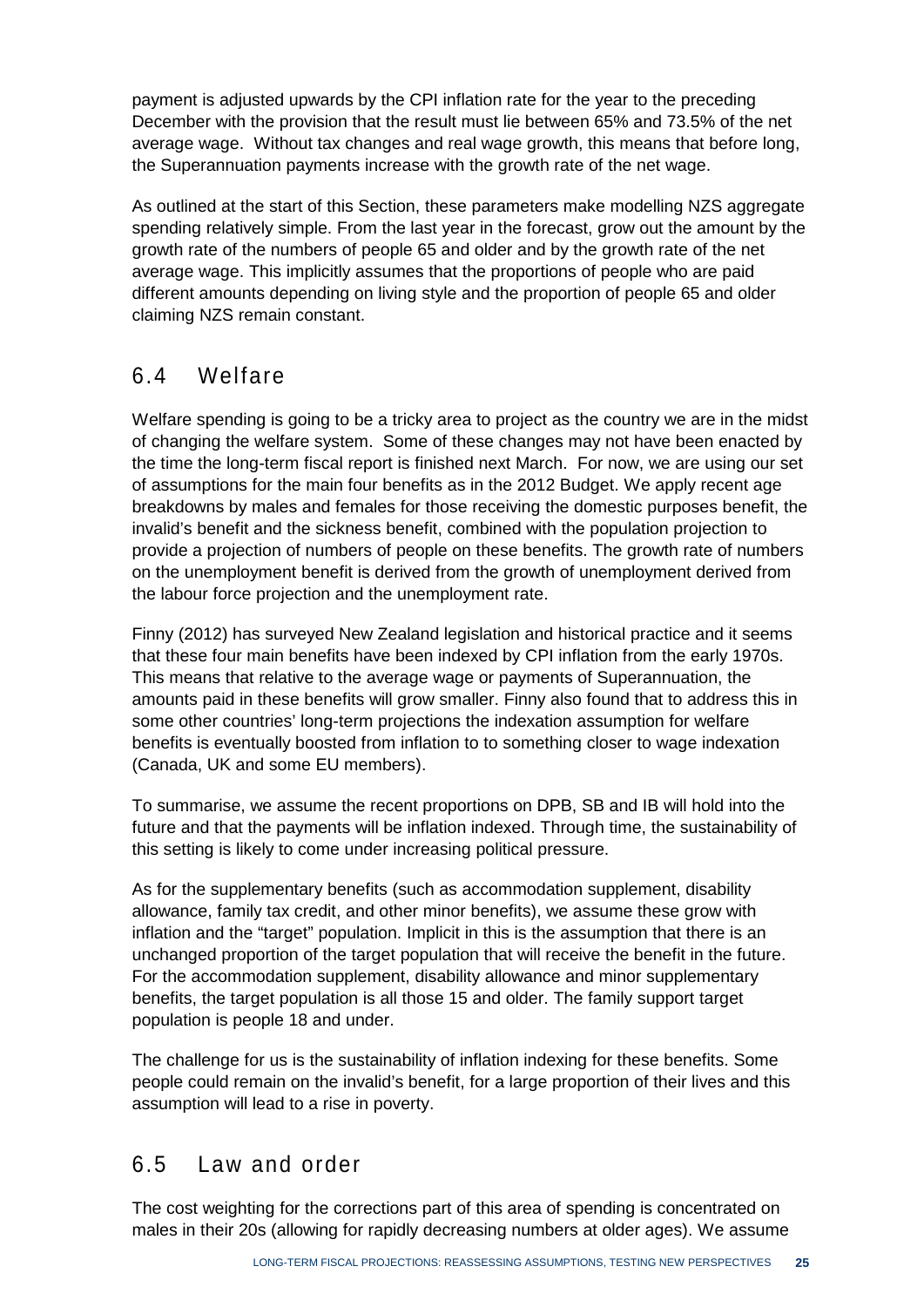that 50% of the spending in this area is on imprisonment, while 25% is on home and other detention. For the more untargeted parts of the sector we assume that the population driver is everyone 15 and older. Overall, the other growth parameters follow the generic pattern described at the start of Section 6.

### 6.6 Others

The other non-finance spending – defence, transport and communications, economic and industrial services, primary services, heritage and culture, housing and community development, core government – are assumed to follow the growth patterns outlined above: public services productivity growth 0.3% a year, non-demographic volume growth 0.8% with demographic growth following that of the adult population.

## 7 Fiscal framing

The fiscal responsibility provisions of the Public Finance Act can also be viewed as an explicit contract, both state-to-state and state-to-citizens. It was a response to shocks (Britain going into the Common Market and the 1970s oil price shocks), unaffordable policies (Thing Big, supplementary minimum prices for sheep meat) and the inevitable consequence: huge external indebtedness and lower living standards. It reflected a resolve to never to be so exposed and vulnerable again. That was the reason the focus turned to debt as the fiscal anchor and successive governments concentrated on generating surpluses and paying off debt over the last quarter century.

Why would the next 25 years be any different? By simple extrapolations of existing policy, Treasury's past long-term projections have implicitly assumes governments would enter a new reckless phase, without recognising the overarching policy constraint of first the Fiscal Responsibility and now the Public Finance Acts. No modern government would be elected on a platform of running deficits and accumulating more and more debt outside a crisis.

The beauty of the PFA as an explicit contract is the openness and transparency it provides to citizens on the performance of governments against this contract. At the same time, it reflects a liberal democracy approach and provides governments with discretion within this constraint. It doesn't prescribe (or proscribe) different philosophical approaches to policy – as long as they can be afforded and don't create unsustainable obligations for the state in the future. So, all of this supports the use of net debt as our budget constraint in our long-term fiscal modelling (rather than "exploding debt" graphs).

#### **7.1.1 Level of debt constraint**

We have assumed a net debt constraint of 20% of GDP. Successive governments have worked down to this level in either gross or net terms. The current government is aiming to return the level of net debt to no higher than 20% of GDP by 2020.

Our constrained debt projection, therefore, shows the effects of long-term net debt constraint levels of 20% of GDP on the projected deficit in 2060. Bell (2012) also considers tighter and looser constraints of 10% and 30% of GDP to illustrate the work needed to reach each of these rather than 20%.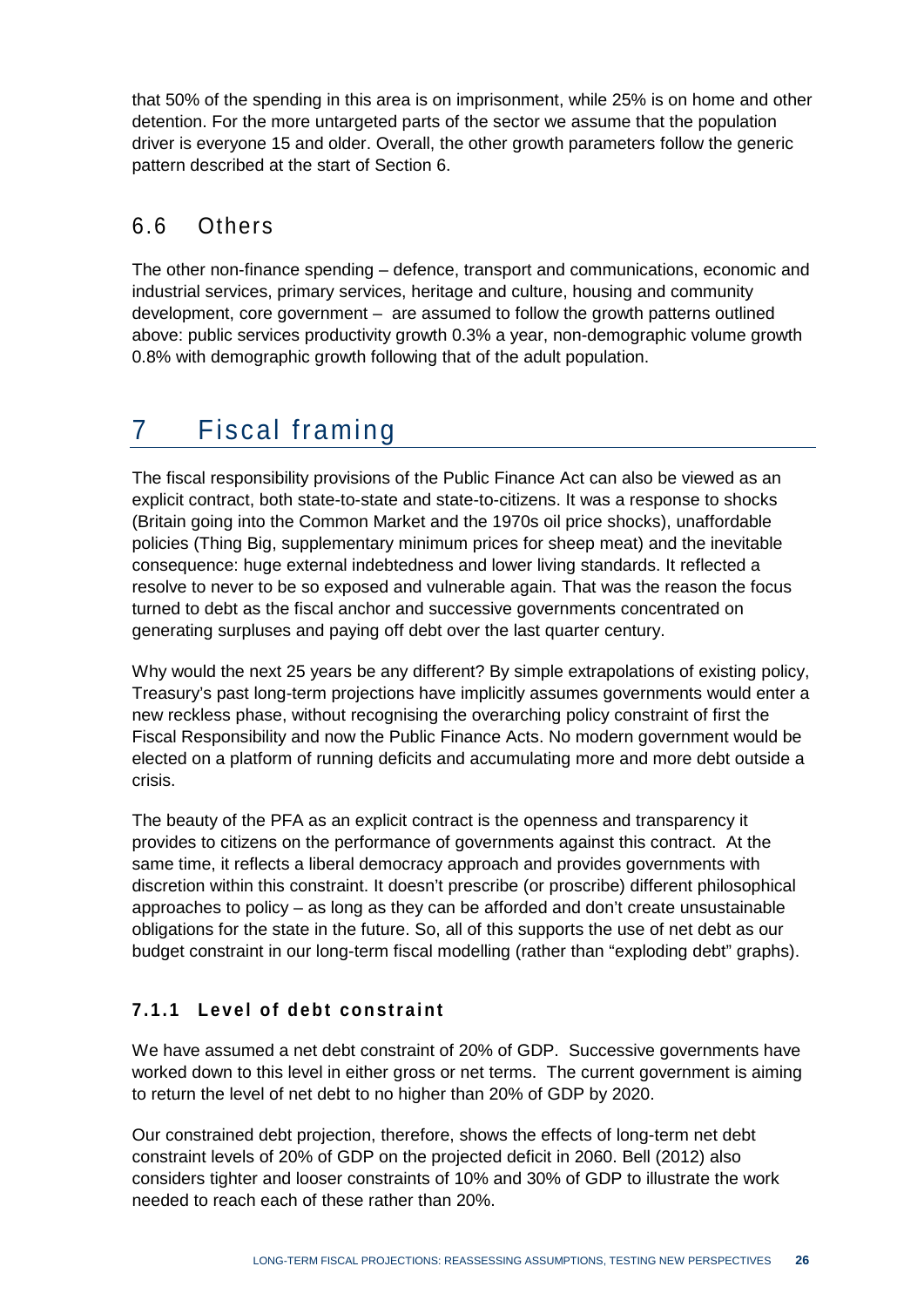The final report will also show the effects of a GFC-type shock in, say, 2020 and how long it might take to wind net debt back to around 20% of GDP.

#### **7.1.2 Forecast-projection transition issue**

In past statements, we have used the full five years of the forecast (plus some occasional extensions to close the output gap) before starting the projections – amounting to one to two terms of government. So we have three options for starting points for the projections:

1 Cold start from the end of history

This involves starting the projections from the last official macro and fiscal outturns and meshing the fiscal projections in as best we can. This tells us something about the sustainability of the current fiscal position and of the demographic, economic and fiscal growth assumptions. It has the advantage of not relying on the fiscal plans of any current or future government. With no forecast at the front, we would avoid the confusion that arises about the difference between forecasts and projections and would considerably simplify the modelling. Current policy and assumptions also become clearer to state (macro parameters become single numbers, for example).

2 Start from the end of the latest five-year forecast

This is what we have done in the past. It has the advantage of having more time to close any fiscal gap. On the other hand, it depends on what could be a current government's optimistic fiscal forecasts at improving the fiscal position early on without any committed and detailed policy programme for actually doing this.

3 Start from around the end of the current parliamentary term

An intermediate position. This is the end of a current government's mandate for its fiscal strategy.

Subsequent work will look at these three options and we will choose one for the final set of projections.

## 8 Conclusion

The Public Finance Act requires the Treasury to be transparent about assumptions used in making long-term fiscal projections. This paper attempts to capture where we have got to in the demographic, economic, revenue, expenditure and framing assumptions.

These will undoubtedly change as we move through the next six months. We generally use Statistics New Zealand's demographic and labour force projections and these are being recast as stochastic projections. This new process requires setting mid-range assumptions and then provides a way of quantifying uncertainty around the projections. As a result, we may see a change in these central assumptions based on changes in recent trends in demographics, and labour force participation and research.

We are revisiting our economic and fiscal modelling and the assumptions behind the longer term projections. We now acknowledge more explicitly the policy decision making over the past 20 years have generally been taken to constraint debt and that looking ahead some kind of constraint should also apply even in the "unconstrained" scenario.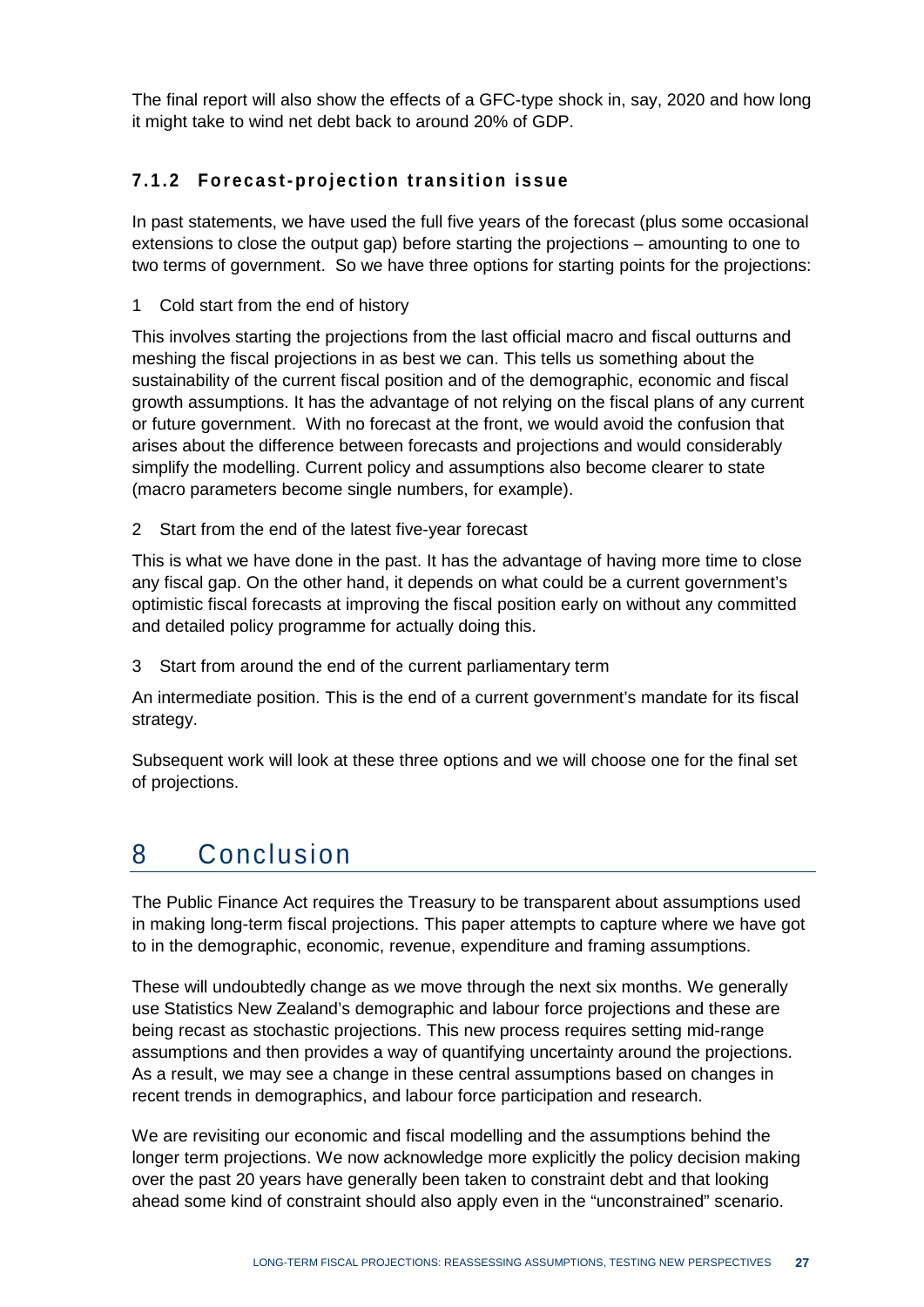Key to our fiscal projections is how we treat the current policy or "cost-pressures" projection of health spending. Most spending areas outside health and NZS grow by less than GDP. So the major drivers of the long-term fiscal projections come down to Super, health and taxes. Yes, the others play a role in sustainability of the fiscal position, but most of the action is with the big three. We have still work to do on improving the modelling of health: tying down healthy ageing, and the distance to death issue for personal health. We need to do more thinking about disability services and how close this is to long-term care spending other countries report separately.

The final set of assumptions has to do with the role of debt constraint, where to shift to projections, and sensitivity assumptions around when and how much a repeat of the GFC would set back the sustainability of the long-term fiscal position.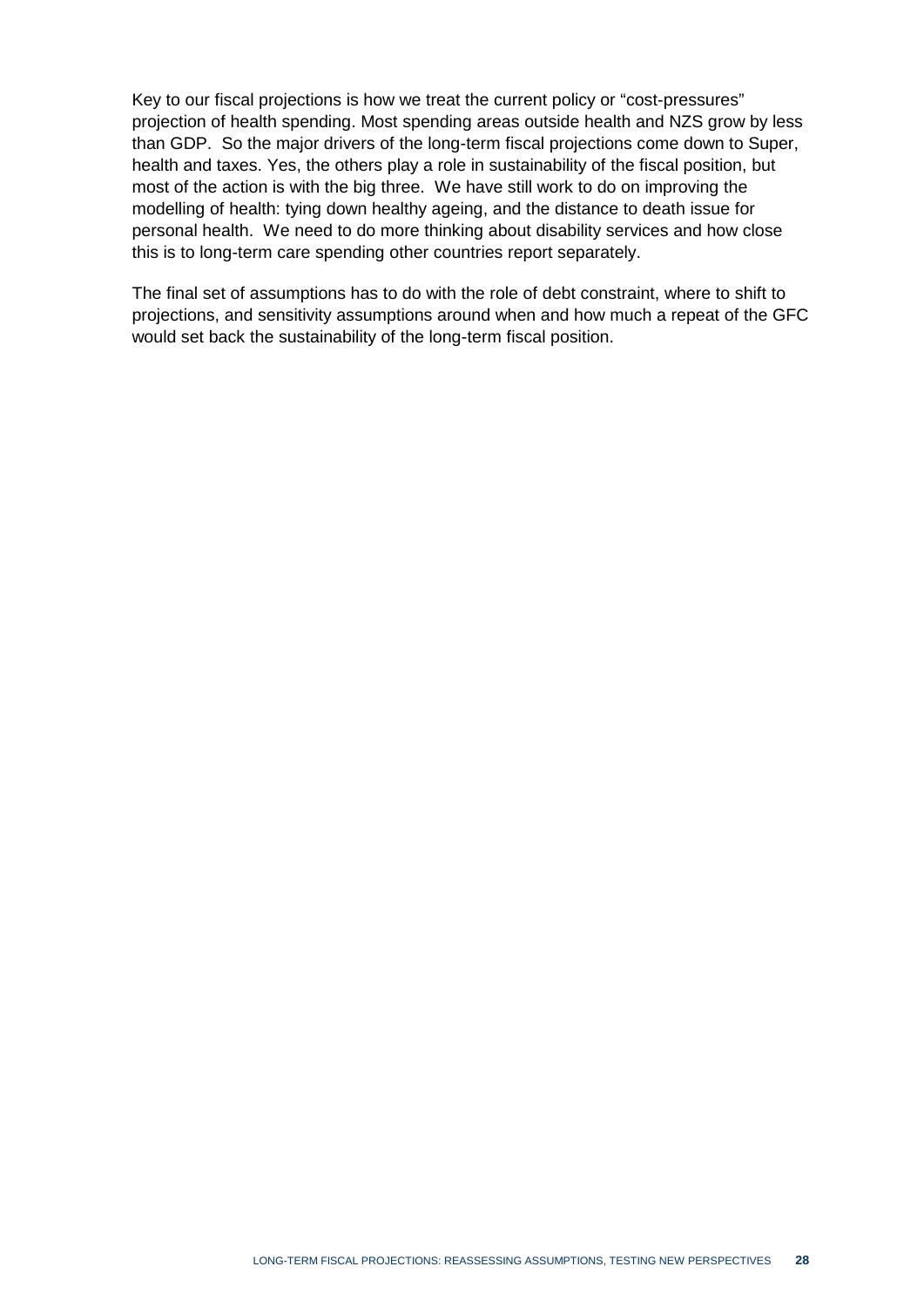### References

- Australian Productivity Commission (2005) Economic Implications of an Ageing Australia. http://www.pc.gov.au/projects/study/ageing/docs/finalreport.
- Bell, Matthew (2012) "Fiscal sustainability under an ageing population structure." NZAE Conference paper, June 2012.
- Bell, Matthew, Gary Blick, Oscar Parkyn, Paul Rodway, and Polly Vowles (2010) "Challenges and Choices: Modelling New Zealand's Long-term Fiscal Position," New Zealand Treasury Working Paper 10/01.
- Buckle, Robert A., and Amy A. Cruickshank (2012) "The requirements for long-run fiscal sustainability." NZAE Conference paper, June 2012.
- Creedy, John, and Grant M. Scobie (2002) "Population Ageing and Social Expenditure in New Zealand: Stochastic Projections." New Zealand Treasury Working Paper 02/28.
- Dunstan, Kim (2011) "Experimental Stochastic Population Projections for New Zealand: 2009(base) - 2111." Statistics New Zealand Working Paper No 11-01. http://www.stats.govt.nz/searchresults.aspx?q=Statistics%20New%20Zealand%20 Working%20Paper%20No%2011-01.
- Dunstan, Kim, and Richard Speirs (2005) "Experimental Stochastic Projections Of New Zealand's Population." Statistics New Zealand.
- Finny, Guy (2012) "Fiscal Sustainability and Benefit Indexation in New Zealand." Internal Research Paper, Victoria University of Wellington Summer Scholarship Project 2011/12.
- Gardiner, Peter, Matthew Bell, and Paul Rodway (2012) "New Zealand's long-term fiscal projections under alternative labour force scenarios." Presented at Population Ageing and the Labour Market, International Research Workshop, National Institute of Demographic and Economic Analysis/MOTU. http://www.motu.org.nz/files/nidea/FINALPAPER\_Gardiner\_Ageing\_and\_fiscal.pdf.
- Guest, Ross, John Bryant, and Grant M. Scobie (2003) "Population Ageing in New Zealand: The Impact on Living Standards and the Optimal Rate of Saving with a Flexible Real Exchange Rate." New Zealand Treasury Working Paper 03/34.
- IMF (2012) Global Financial Stability Report. April 2012. http://www.imf.org/external/pubs/ft/gfsr/2012/01/pdf/4sum.pdf.
- Leonova, Dasha, and Nathan McLellan (2005) "Initial results from probabilistic LTFM." Internal research note.
- New Zealand Treasury (2012) "Budget Economic and Fiscal Update (BEFU) 2012." http://www.treasury.govt.nz/budget/forecasts/befu2012.
- New Zealand Treasury (2009) "New Zealand's Long-term Fiscal Statement Challenges and Choices." http://www.treasury.govt.nz/government/longterm/fiscalposition/2009.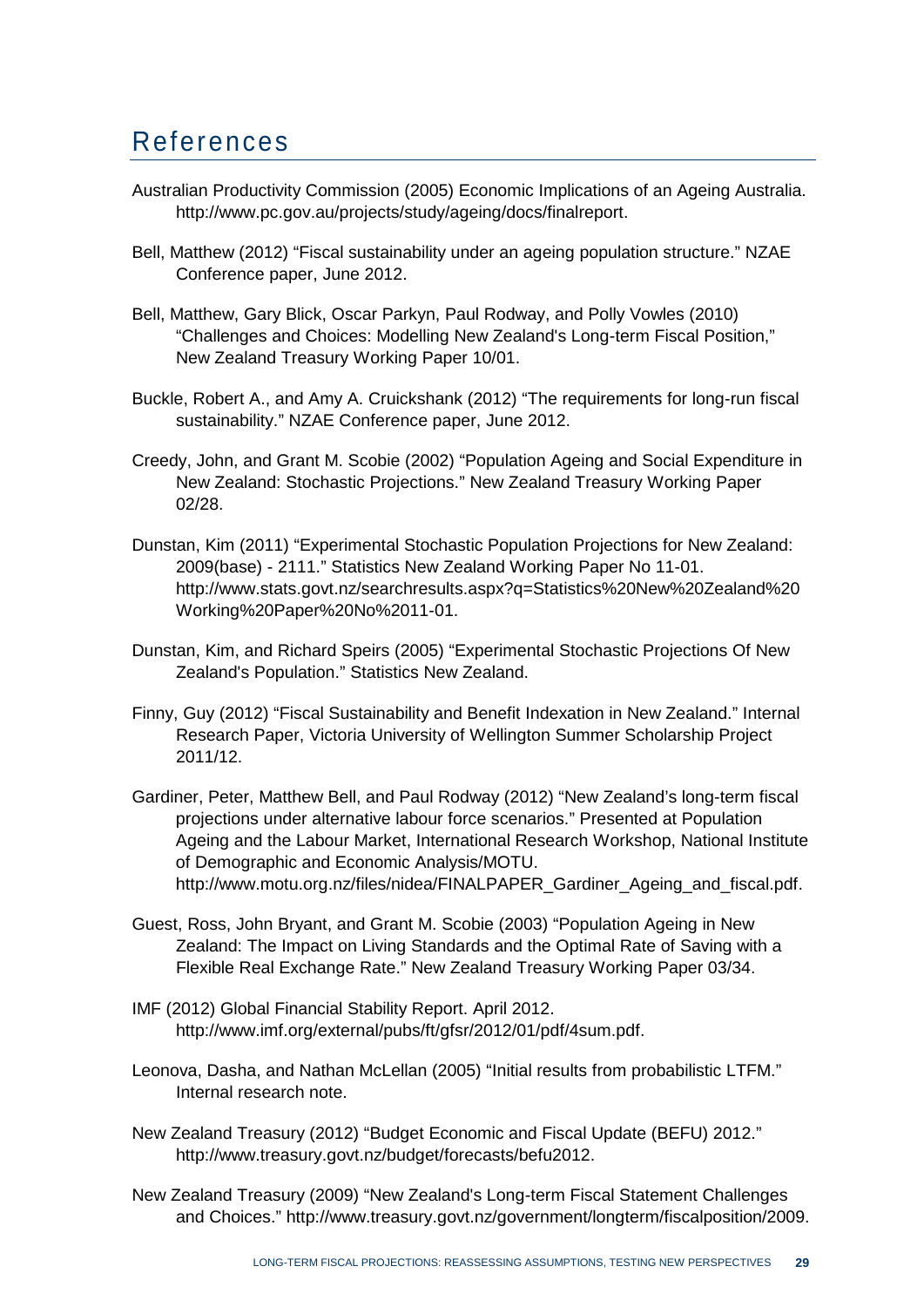- New Zealand Treasury (2006) "Challenges and Choices: New Zealand's Long-term Fiscal Statement." http://www.treasury.govt.nz/government/longterm/fiscalposition/2006.
- O'Connell, Alison, and Kim Dunstan (2010) "Do cohort mortality trends emigrate? Insights on the UK's golden cohort from a comparison with a British settler country." British Actuarial Journal, 15 (Supplement): 91-12, December 2010.
- OECD (2011) OECD Family Database
	- [http://www.oecd.org/document/4/0,3746,en\\_2649\\_34819\\_37836996\\_1](http://www.oecd.org/document/4/0,3746,en_2649_34819_37836996_1_1_1_1,00.html)  $-1$ <sup>1</sup> $-1,00.html$
- OECD (2006) "Projecting OECD health and long-term care expenditures: What are the main drivers?" Economics Department Working Paper No. 477.
- Oeppen, Jim, and James Vaupel (2002) "Broken Limits to Life Expectancy," Science, May 2002 user.demogr.mpg.de/jwv/pdf/scienceMay2002.pdf.
- Parkyn, Oscar, and Christopher Ball (2012) "Long-term fiscal projections: Public services expenditure." Internal research note, New Zealand Treasury, 18 April 2012.
- Te Puni Kōkiri (2011) "Māori: Ko te Whakatipu Tāngata hei Huanga Ohanga: Māori: Demographic Dividend for Economic Return." http://www.tpk.govt.nz/en/in-print/ourpublications/publications/maori-demographics-for-economic-return/page/10/.
- Tuljapurkar, Shripad (2005a) "Future Mortality: A Bumpy Road to Shangri-La?" Sci. Aging Knowl. Environ., Vol. 2005, Issue 14, p. 9, 6 April 2005.
- Tuljapurkar, Shripad (2005b) "Stochastic Forecasts of mortality, population and pension systems." In Keiman, N. (ed.), Perspectives on Mortality Forecasting, II. Probabilistic Models, Social Insurance Studies, No. 2, Swedish Social Insurance Agency, Stockholm.
- United Nations (2010) World Population Prospects http://esa.un.org/wpp/unpp/panel\_indicators.htm
- Wilson, Tom (2005) "The application of a probabilistic framework to New Zealand's official national population projections." New Zealand Population Review, 31(1), 51-75.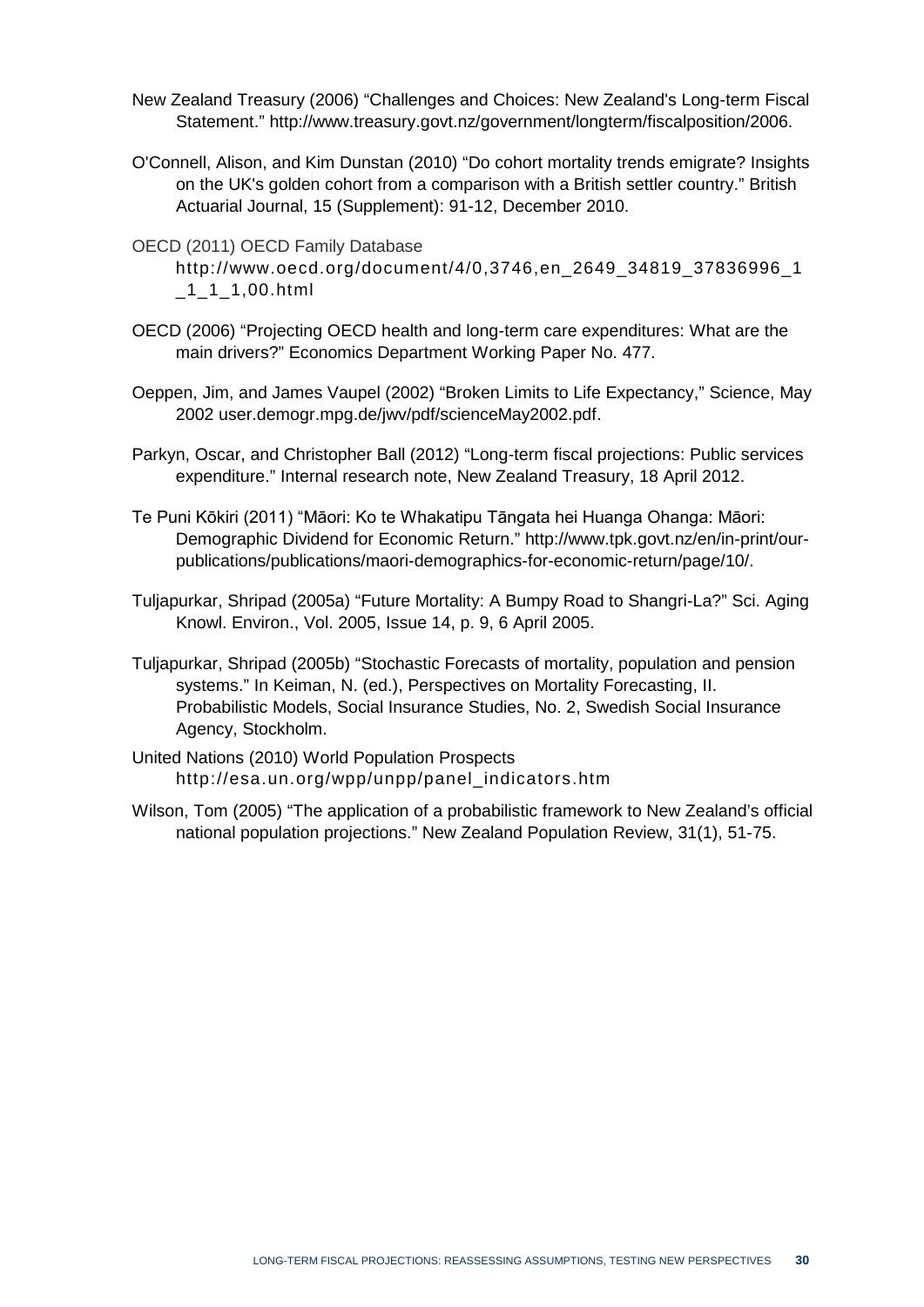## Appendix

| <b>Issue</b>           | <b>Proposed view</b>                                                                                                                                                                                                                                                                                                                                                      | <b>Alternative view</b>                                                                                                                                                                                                                                                      |
|------------------------|---------------------------------------------------------------------------------------------------------------------------------------------------------------------------------------------------------------------------------------------------------------------------------------------------------------------------------------------------------------------------|------------------------------------------------------------------------------------------------------------------------------------------------------------------------------------------------------------------------------------------------------------------------------|
| <b>Demography</b>      | (Note: SNZ publishes new projections on 19 July; they could alter these views)                                                                                                                                                                                                                                                                                            |                                                                                                                                                                                                                                                                              |
| Fertility              | Keep longer-term total fertility at 1.9<br>babies per woman as in 2009 (SNZ's<br>medium assumption). At present NZ is<br>around replacement rate, 2.1. 1.9<br>seems consistent with socioeconomic<br>trends.                                                                                                                                                              | If Maori and Pasifika fertility rates<br>do not converge to Pakeha levels,<br>we could see a higher aggregate<br>rate (eg, high=2.1). If these rates<br>converge faster, then the rate might<br>be closer to low=1.7.                                                        |
| Life expectancy        | Official demographers and fund<br>managers tend to underestimate life<br>expectancy. SNZ medium projections<br>look a little light against comparable<br>countries (although different methods<br>and different ethnic mixes make<br>comparisons tricky.)<br>Propose using a higher life expectancy<br>assumption (perhaps SNZ's high case).<br>Used medium case in 2009. | Problem with this is that the high<br>case is not really stand-alone<br>assumption, just a part of a<br>bracketing exercise around the<br>medium assumption. Alternative is<br>to stay with medium life expectancy<br>and use high life expectancy as a<br>sensitivity test. |
| Net migration          | Keep longer-term assumption of 10,000<br>(used in 2009)                                                                                                                                                                                                                                                                                                                   | 5,000 on the grounds that<br>competition by ageing countries will<br>increase for migrants. The counter<br>is that NZ likely to remain an<br>attractive destination for migrants.                                                                                            |
| <b>Economics</b>       | (Note: SNZ will publish new labour participation projections on 29 August)                                                                                                                                                                                                                                                                                                |                                                                                                                                                                                                                                                                              |
| Labour<br>productivity | We propose using 1.5% labour<br>productivity growth as the base (as in<br>2009). Can come up with estimates<br>above and below this.                                                                                                                                                                                                                                      | A case could be made for a lower<br>labour productivity growth rate<br>nearer to 1%pa, based on the<br>recent past.                                                                                                                                                          |
|                        | An ageing population could be lowering<br>productivity growth. We proxied<br>productivity by age group and gender<br>using hourly wages and found that<br>population ageing would bring<br>productivity growth down by almost a<br>half percentage point by 2060. We<br>recommend using these fixed wage<br>curves in the next projection.                                | Could keep this constant over<br>projection period as we have done<br>in the past.                                                                                                                                                                                           |

#### <span id="page-36-0"></span>*Appendix Table 1 – Summary: Key modelling assumptions*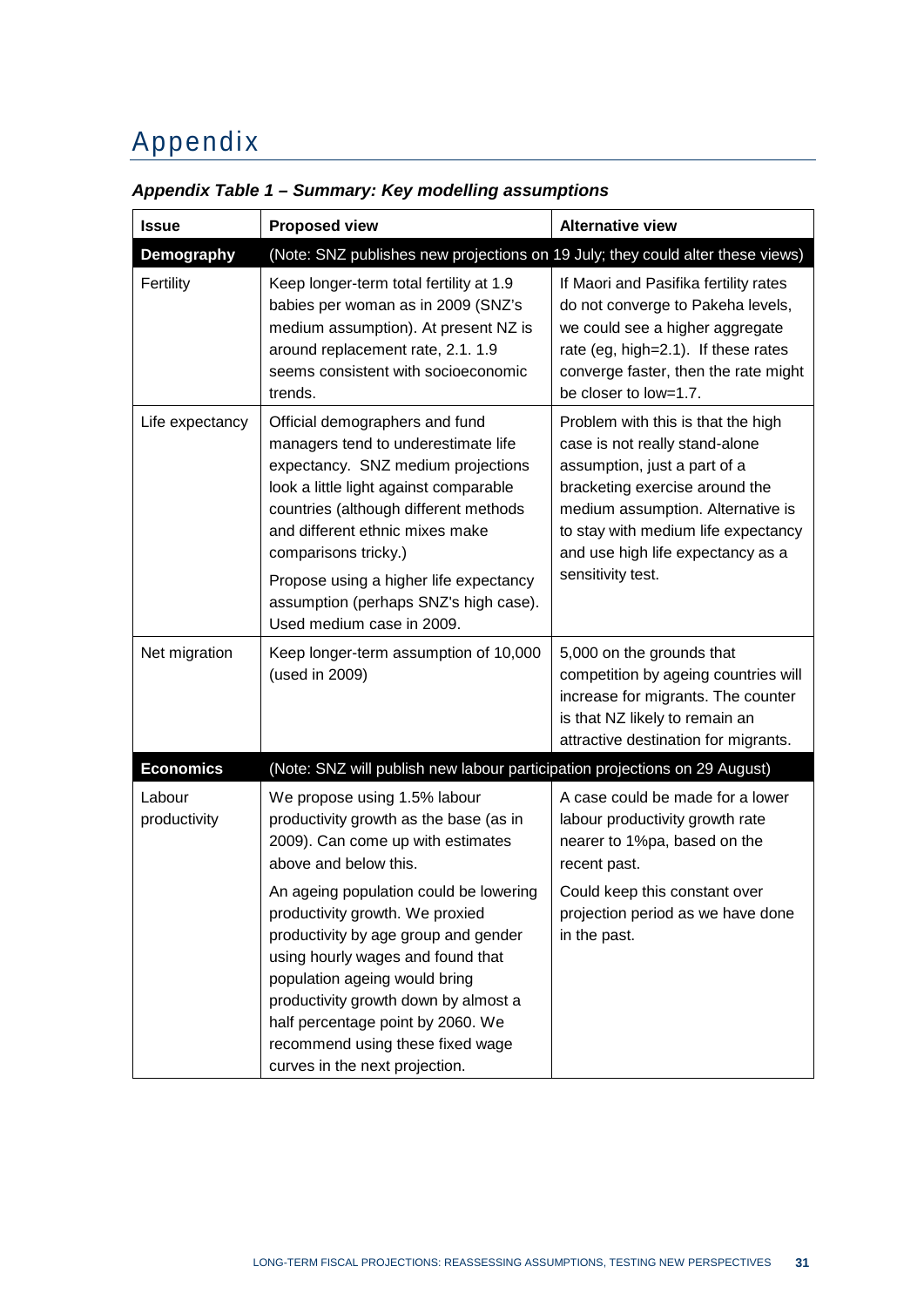| Labour force<br>participation | Used medium case in 2009. SNZ has<br>tendency to hold (Census-based)<br>participation largely flat early on into its<br>projection. This is particularly a problem<br>with females 25-64.<br>A partial solution would be to choose<br>SNZ's high variant. We may have to set<br>LT targets and do projections<br>ourselves, if SNZ continues to flatten<br>prime age participation from the start of<br>our projection period.                              | Stay with medium participation<br>projection on the high population<br>case and use high participation as<br>a sensitivity test. The problem with<br>the proposed setting is that the high<br>case is not really stand-alone, just a<br>part of a bracketing exercise<br>around the medium assumption. |
|-------------------------------|-------------------------------------------------------------------------------------------------------------------------------------------------------------------------------------------------------------------------------------------------------------------------------------------------------------------------------------------------------------------------------------------------------------------------------------------------------------|--------------------------------------------------------------------------------------------------------------------------------------------------------------------------------------------------------------------------------------------------------------------------------------------------------|
| Hours worked                  | We set hours at end-of-forecast level in<br>2009.<br>Over past 25 years, population ageing<br>has lowered average hours worked, but<br>not by much. Population ageing will<br>tend to lower aggregate hours worked.<br>Using a current breakdown of hours by<br>age group and gender and cross-<br>multiplying by population would give<br>average hours falling by 0.8h in 2060.<br>Recommend we do this in the<br>projection period.                      | Maintain set numbers of hours<br>worked per week at end of forecast<br>levels.                                                                                                                                                                                                                         |
| Inflation                     | In past, we've used 2%pa as the centre<br>of the RBNZ policy band. We could<br>maintain this, but there is a consistency<br>problem in the accounts. The<br>accountants, however, use 2.5%<br>(derived from history), for example, to<br>calculate their nominal discount rate,<br>but add 1% productivity to 2.5% inflation<br>to get 3.5% nominal age growth (LTFM<br>calculation is 1.5%+2%=3.5%). So an<br>inconsistency that needs to be tidied<br>up! | Use higher inflation 2.5%. With real<br>wage growth of 1.5% this gives<br>nominal wage growth around 4%.                                                                                                                                                                                               |
| Other variables               | As before: Government 5-year nominal<br>bond rate set at 6% in long run (this<br>serves as the rate for all bonds, and the<br>discount rate); Unemployment rate of<br>4.5% of labour force is the stable-<br>inflation trend rate.                                                                                                                                                                                                                          |                                                                                                                                                                                                                                                                                                        |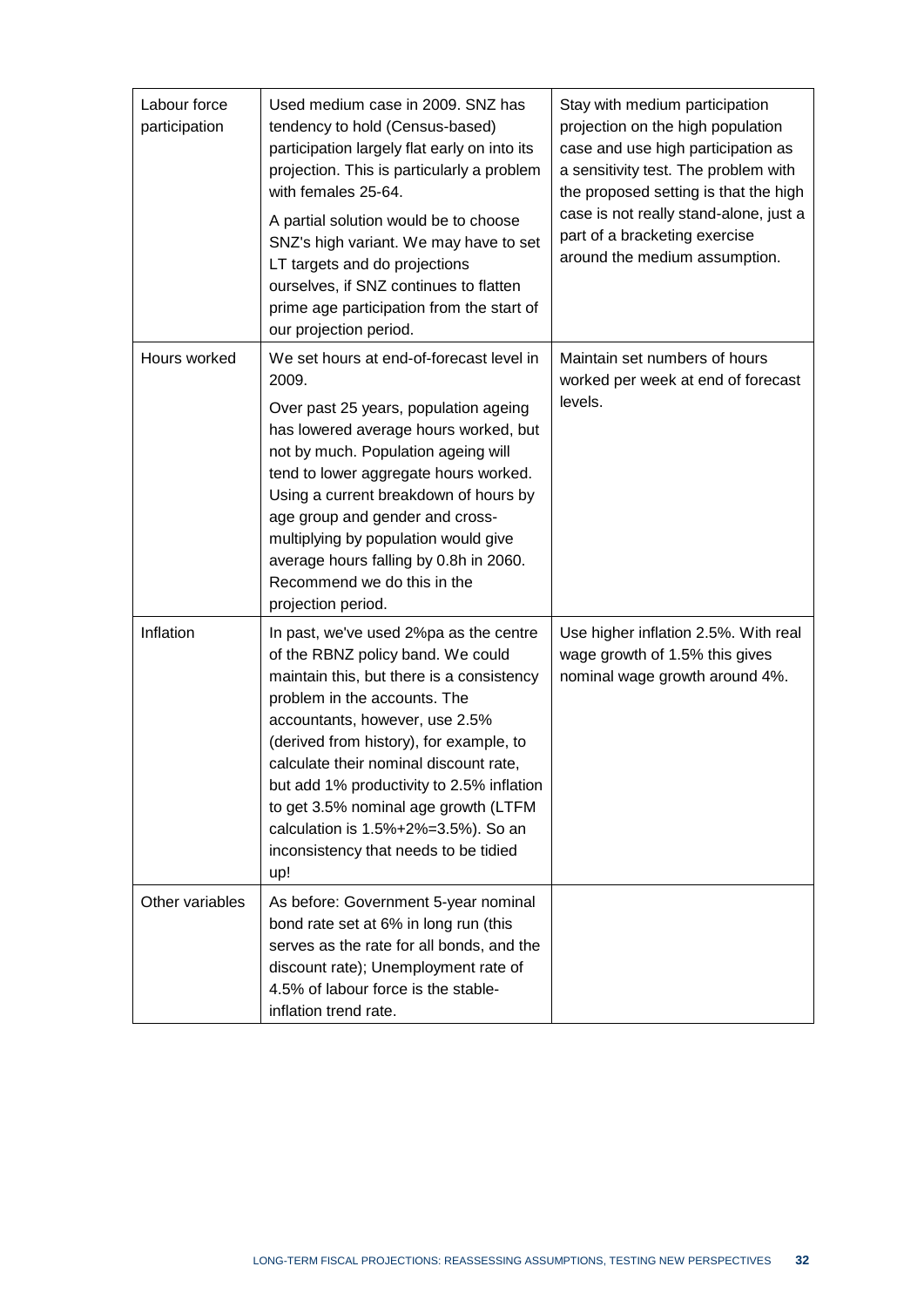| <b>Tax and spending</b>           |                                                                                                                                                                                                                                                                                                                                                                                                                                                                                                                                                                                                                                                                                                                                                                                                                                                                                                  |                                                                                                                                                                                                                                                                                                                                                                                                                              |  |  |  |
|-----------------------------------|--------------------------------------------------------------------------------------------------------------------------------------------------------------------------------------------------------------------------------------------------------------------------------------------------------------------------------------------------------------------------------------------------------------------------------------------------------------------------------------------------------------------------------------------------------------------------------------------------------------------------------------------------------------------------------------------------------------------------------------------------------------------------------------------------------------------------------------------------------------------------------------------------|------------------------------------------------------------------------------------------------------------------------------------------------------------------------------------------------------------------------------------------------------------------------------------------------------------------------------------------------------------------------------------------------------------------------------|--|--|--|
| Tax                               | In the past, set LT tax-to-GDP ratios<br>based on historic averages. The three<br>modelled tax areas (source deductions,<br>corporate tax and all other taxes) reach<br>these ratios at different years of the<br>projection depending on when fiscal<br>drag is turned off and accessible<br>corporate losses are used up. From<br>2022, at present, tax is at steady-state<br>ratio of 28.7% of GDP.                                                                                                                                                                                                                                                                                                                                                                                                                                                                                           | An alternative is to set steady state<br>ratios so that the tax-to-GDP value<br>is higher than this.                                                                                                                                                                                                                                                                                                                         |  |  |  |
|                                   | For 2013, we intend to adjust these<br>ratios to reflect the likely mix changes<br>resulting from population ageing.                                                                                                                                                                                                                                                                                                                                                                                                                                                                                                                                                                                                                                                                                                                                                                             | The 2009 procedure did not change<br>the tax mix to reflect population<br>ageing.                                                                                                                                                                                                                                                                                                                                            |  |  |  |
| Health "cost-<br>pressures" track | Growth of non-demographic costs is a<br>key assumption in our modelling, as it<br>plays a large role in setting growth of<br>"cost pressures" public health spending.<br>This, in turn, plays a large role in setting<br>the overall net debt track for the "cost<br>pressures" scenario.<br>In 2009, we assumed a non-demo cost<br>growth of 1.7% pa by applying an across-<br>the-board growth factor. This time, we are<br>proposing to use non-demo cost growth<br>of 2.4% for health. This better matches<br>historic growth of the increase in scope<br>and coverage of public health and aligns<br>with international practice). These issues<br>are being worked through with the<br>Treasury Health Team, the Ministry and<br>the Macro team. Depending on the<br>outcome of these discussions, we may<br>consider applying additional constraints<br>from the past to future spending. | The issue here is how to set a less<br>constrained growth factor as an<br>alternative spending path for public<br>health. Generally speaking, health<br>spending in history is constrained.<br>The 2009 assumption leads to far<br>lower spending growth than we<br>have seen over the past 30 years.<br>As an alternative, we could<br>maintain the 2009 assumption on<br>the grounds that it reflects cost<br>containment. |  |  |  |
|                                   | Changes to relative public health costs by<br>age to account for healthy ageing and<br>nearness to death: In 2009, relative cost<br>curves were static. We are in the process<br>of applying some dynamics to these<br>curves so that for every year increase in<br>life expectancy at 65 the cost curves shift<br>out a year (ie assume healthy ageing on<br>average, following an OECD approach).<br>This will lower cost growth.                                                                                                                                                                                                                                                                                                                                                                                                                                                              | The alternative would be to leave<br>the relative costs curves fixed at in<br>2009.                                                                                                                                                                                                                                                                                                                                          |  |  |  |
|                                   | We are also looking at isolating those<br>who die in a particular year and applying<br>DHB "last year of life" health costs to<br>them. The effect of this is uncertain, at<br>this point.                                                                                                                                                                                                                                                                                                                                                                                                                                                                                                                                                                                                                                                                                                       |                                                                                                                                                                                                                                                                                                                                                                                                                              |  |  |  |